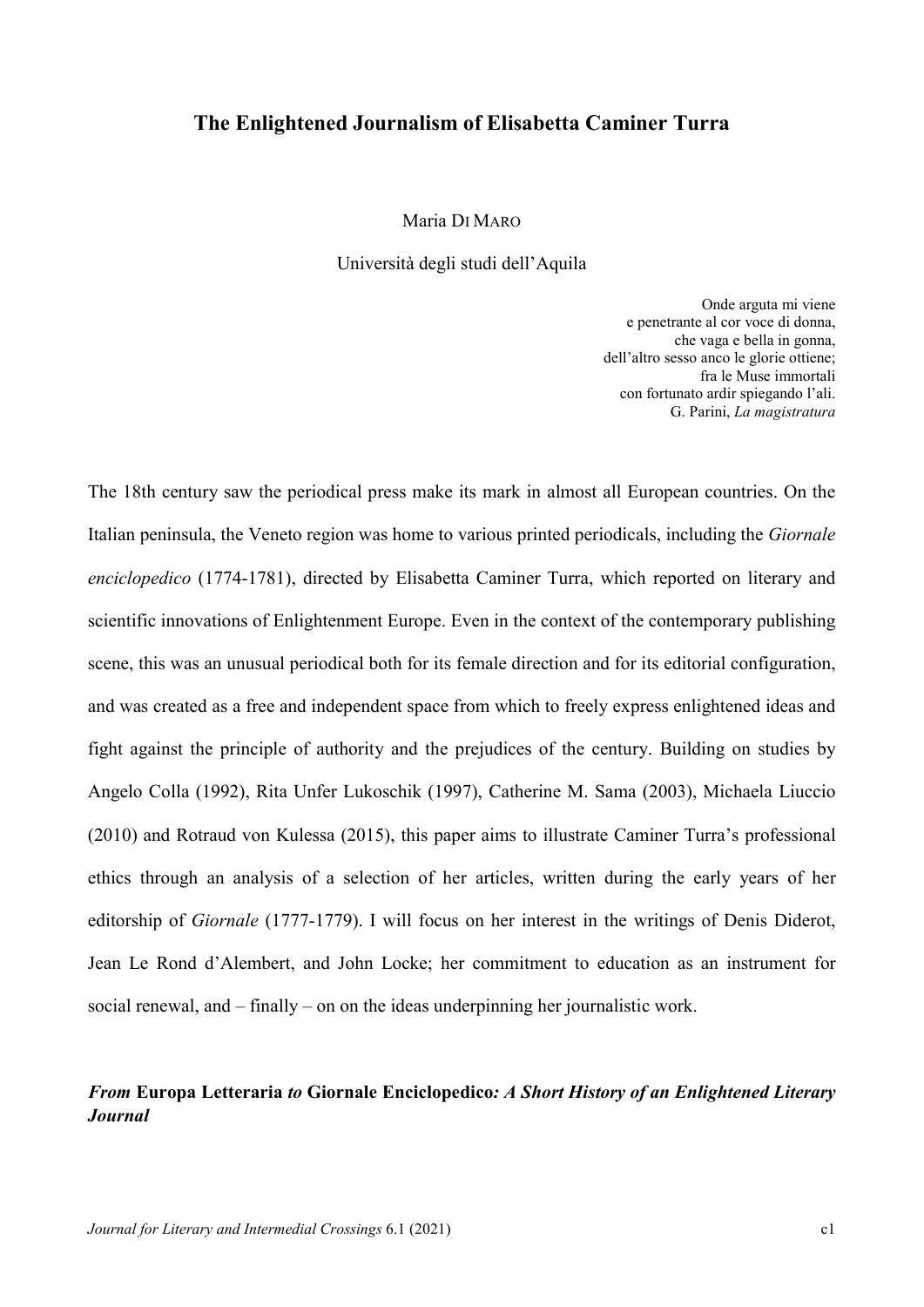Between the 17th and 18th centuries, journalism was recognized as one of the most successful tools for building cultural networks. The gazettes, which published daily news and political pieces, were soon flanked by literary journals:<sup>1</sup> these contained reports on the most recent publications, both in the scientific and literary fields, and contributed to the circulation of books and ideas in Europe. The new genre spread in Italy in the second half of the 18th century, especially in Veneto, and one of its main goals was to announce newly printed books, along with a short presentation and  $-$  at times  $-$  a small excerpt. Domenico Caminer's Europa letteraria (1768–1773) collected information on recently published books to "risparmiare spesa e fatica a' letterati" [spare intellectuals the expense and effort] (Berengo 362), contained translations of articles originally published in the Mercure de France, and "si atteneva esclusivamente all'informazione libraria" [it kept exclusively to information pertaining to book publication] (Berengo 55). However, Domenico's young daughter soon transformed his initial goal of creating a trade journal for booksellers. Elisabetta Caminer Turra had been a skilled translator for the journal since its conception, and she soon started to intervene in cultural controversies and to write witty reviews of popular plays and poems. The young Elisabetta aimed her journalistic activity not just at providing information but it became, for her, an educational space from which to fight the prejudices of the time, divulge Enlightenment ideas, and offer readers tools to better understand books and events.<sup>2</sup> These elements determined the birth of *Giornale enciclopedico* (1774-1781).<sup>3</sup> The title's claim of encyclopaedism was confirmed on the pages: it featured original articles about debates on education, translation, theatre,

<sup>\*</sup> I would like to thank the anonymous reviewers for their careful reading and the tips and useful suggestions that have allowed me to improve this paper. I would also like to thank Mario Cosenza and Flavio Zaurino for their invaluable advice. All quotes from *Europa letteraria* and *Giornale enciclopedico* are taken from the Vatican Apostolic Library copy (Shelfmark: R.G.Period.V. 6-7). All translations are mine unless otherwise stated.

 $1$  In this paper "the terms *periodical, journal*, and *paper* are treated as approximately synonymous" (Italia 3).

<sup>&</sup>lt;sup>2</sup> "Più letterario il primo [Europa Letteraria], più impegnato ideologicamente il secondo [Giornale Enciclopedico], essi avevano ovviamente riservato uno spazio notevole ai più significativi rappresentanti della cultura illuministica d'Oltralpe, con una predilezione tuttavia per Voltaire" [The first [Europa letteraria] was more literary-oriented, while the second [*Giornale enciclopedico*] was more ideologically committed; they had given considerable space to the most significant representatives of the Enlightenment culture of the Alps, with a preference, however, for Voltaire] (Piva 498).

 $3$  Caminer Turra's journalistic activity will then continue with the Nuovo giornale enciclopedico (1782-1789) and the Nuovo giornale enciclopedico d'Italia (1790-1796). For the history of the journalist activity of the Caminer family see Liuccio 43-65, and von Kulessa 21-22.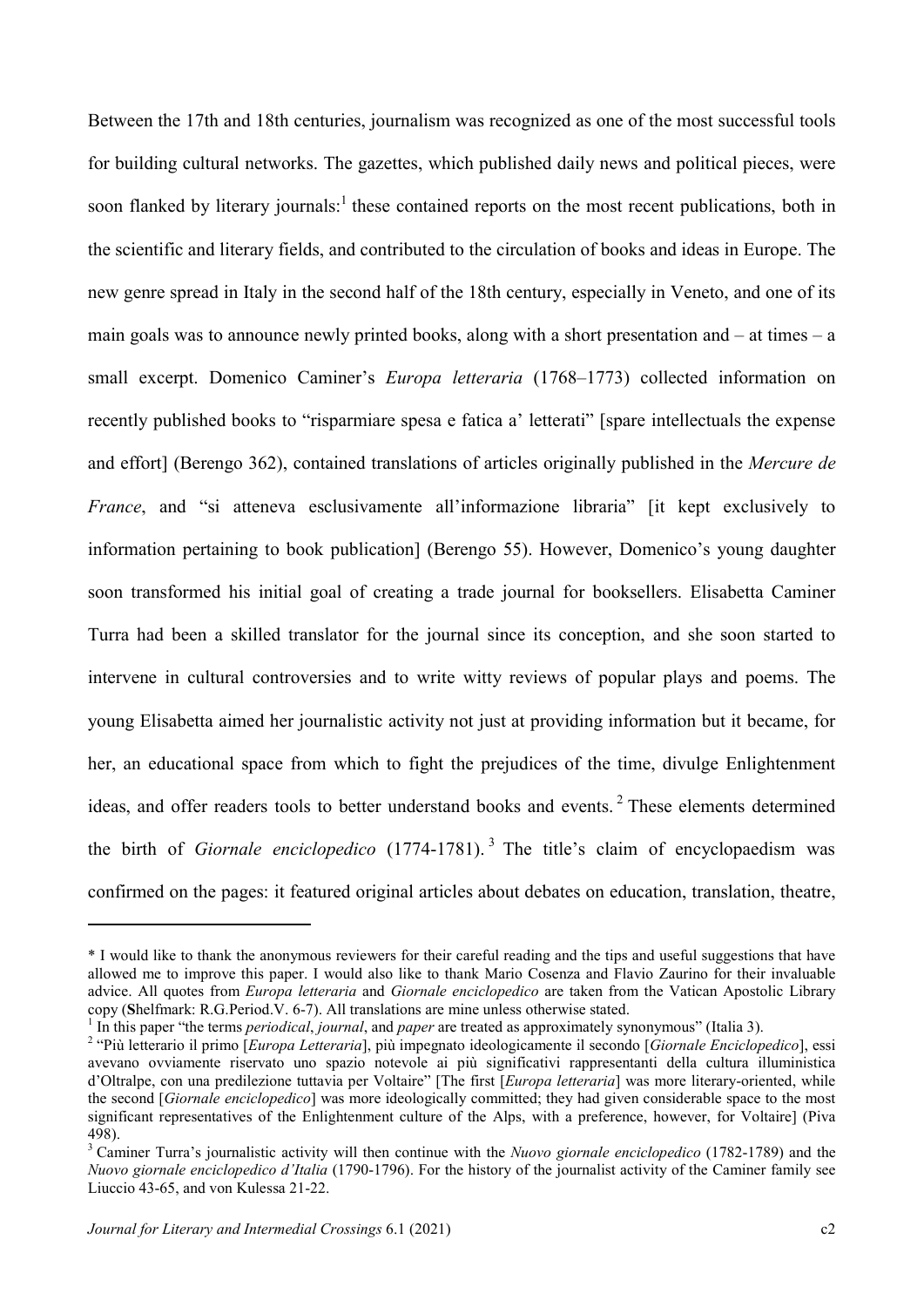European literature, and the evolution of language; there were also scientific articles on economics, law, agronomy, medicine, and mineralogy. Elisabetta Caminer Turra formally assumed the role of director in 1777, even though she was already effectively in charge from the outset. Collaborations with the most important intellectuals of the time,<sup>4</sup> such as Alberto Fortis and  $-$  later  $-$  Giovanni Scola, succeeded in making the periodical "uno dei giornali italiani più vivi e coraggiosi" [one of the liveliest and most courageous Italian papers] (Colla 153) in the Veneto area, allowing it to spread beyond the regional borders.<sup>5</sup> Elisabetta's unscrupulous spirit, her polemical verve, her ironic and light style, and her adherence to contemporary philosophical principles made the periodical open to constructive debate, the only one in the Veneto to give "piena e matura testimonianza del pensiero illuministico" [full and mature testimony of Enlightenment thought] (Berengo LVI).

The Modello di prefazione, that opened the first issue of the Giornale enciclopedico, described the new journal's method, content, and goals (Caminer 1). Elisabetta and her father – the latter was still involved in this first phase, both as author and as editor – wanted to contribute to a stimulating and constructive exchange of ideas with their readership against those who were still anchored in the principle of authority and resistant to new European ideas.<sup>6</sup> As Sandra Parmegiani emphasises, the journalistic activity of the Caminers and their collaborators was "a continuous publishing enterprise that positioned itself at the forefront of progressive ideas, promoted Enlightenment values and played an essential role in fostering a network of critically informed Italian readers" (2).

Domenico's "molti affari" [many businesses] prevented him from keeping up with the periodical and he soon became a simple collaborator, his articles increasingly rare, and eventually

<sup>&</sup>lt;sup>4</sup> For example, Giuseppe Gennari, Lazzaro Spallanzani, Melchiorre Cesarotti, Clementino Vannetti. These were intellectuals who embraced the Enlightenment philosophy and promoted – like Caminer Turra herself – its diffusion.

<sup>&</sup>lt;sup>5</sup> The journal listed subscribers from Bergamo, Bologna, Brescia, Florence, Fogliano, Lugano, Mantua, Milan, Modena, Naples, Padua, Parma, Pesaro, Treviso, Turin, Udine, Venice, Vercelli, Verona and Vicenza.

<sup>&</sup>lt;sup>6</sup> On Giornale's role of European cultural container see Colla 1992, Unfer Lukoschik 1997, Liuccio 2010: 67-101. For the spread of English culture see also Parmegiani 2017 and Penso 2020.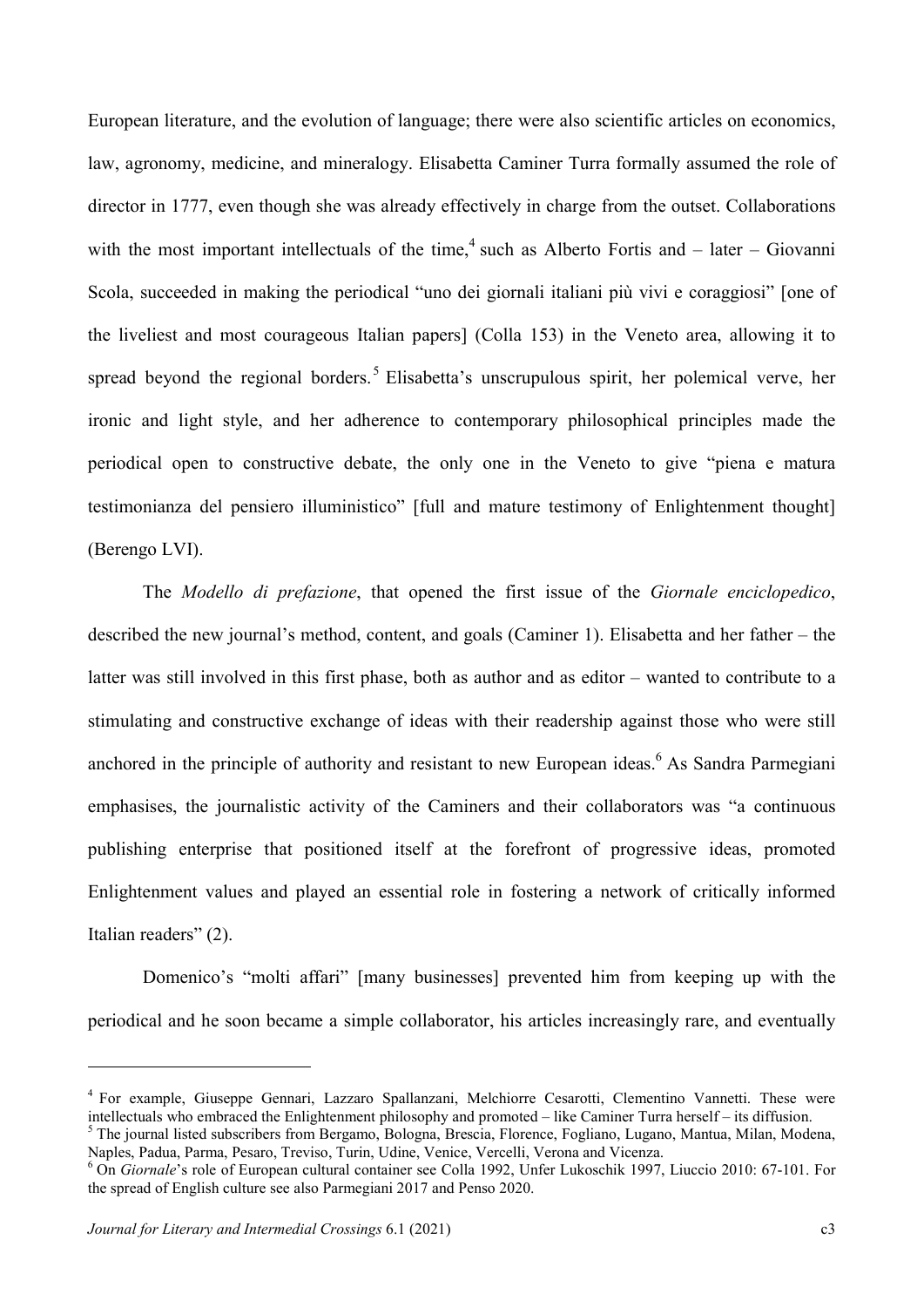the Giornale Enciclopedico passed definitively into the hands of Elisabetta who moved its printing to Vicenza, where she relocated in 1772 with her husband Antonio Turra.<sup>7</sup> This was not a simple task: the director was responsible for the journal reaching its subscribers, $\delta$  finding new associates, negotiating with insolvent subscribers, balance budgets, source original contributions and, above all, write articles.<sup>9</sup> Elisabetta's intense activity was therefore divided between the duties of director and editor-in-chief. However, although her role was not clear-cut, it was certainly facilitated by her family and geographical context. In this regard, Catherine M. Sama pointed out: "Were it not for her fortuitous circumstances – her Venetian birth, her middle-class status, her father's involvement in journalism and the theatre, and Domenico's devotion to her – Caminer would very likely not have gained access to an education, much less to a profession in letters" (13). Also, while in the 18th century women progressively became protagonists of the cultural debate and animated the intellectual life of salons and academies, they were only marginally involved in journalistic activity, $10$  often dealing exclusively with fashion, $11$  not politics, philosophy, or cultural topics. For this reason, Caminer Turra's open-minded activity was often opposed by a prejudiced and hostile environment – especially when moving her business to Vicenza – which spared her no criticism,

<sup>&</sup>lt;sup>7</sup> In a letter addressed to Lazzaro Spallanzani, dated May 3, 1777 Elisabetta wrote: "Il giornale enciclopedico, ch'era una volta l'Europa letteraria, passa da Venezia a Vicenza. I molti affari del padre mio non permettono di farsene una occupazione principale, egli consente che io me ne addossi il pensiero" [The Giornale enciclopedico, previously Europa letteraria, moves from Venice to Vicenza. The many affairs of my father do not allow him to hold the directorship of this paper as his main occupation, and he has allowed me to take care of it].

<sup>&</sup>lt;sup>8</sup> In the colophon of each volume we read: "Di questo giornale se ne pubblicano due fogli per settimana, numerati in modo che a capo di 8 o 9 fogli se ne formi un volume. Si spediscono a fogli o a volume come ricercano li signori associati" [Two sheet of this paper are published a week, numbered so that a volume is formed every 8 or 9 sheet. They are delivered either in sheets or volumes, as per the request of the associated gentlemen].

 $9$  Looking at the indexes of her publications, we see a gradual decrease in journalistic activity. Indeed, where in Europa letteraria her articles are very numerous, after she assumes direction – first unofficially and then officially – of the Giornale enciclopedico, her articles decrease in number and regularity. A list of items signed E.T.C. can be found in Pugliese.

 $10\text{ }\text{We recall}$  the activity of three other women in journalism on the Italian peninsula of the eighteenth century. In Rome, Caterina Cracas (1691-1771) continued to publish Diario ordinario or Cracas (1719-1771), after her father's death (Formica). In Naples, Eleonora de Fonseca Pimentel (1752-1799) directed Il monitore napoletano (1799), a Neapolitan Parthenopean Republic's revolutionary journal (de Fonseca Pimentel 1943 and 1999). In Venice, Gioseffa Cornoldi Caminer (1758-?) edited La donna galante ed erudita: Giornale dedicato al bel sesso (1786-1788) (Cornoldi Caminer 1983).

<sup>&</sup>lt;sup>11</sup> For example, her sister-in-law Gioseffa Cornoldi Caminer published *La donna galante ed erudita*, joining other similar experiments: La Toelette, ossia raccolta galante di prose e versi toscani dedicati alle donne (1770-1771), la Biblioteca galante (1775-1777) and il Giornale delle dame (1781) were published in Florence; the Giornale delle dame e delle mode di Francia (1787-1794) was circulated in Milan. On this subject, see Morato and Strumia.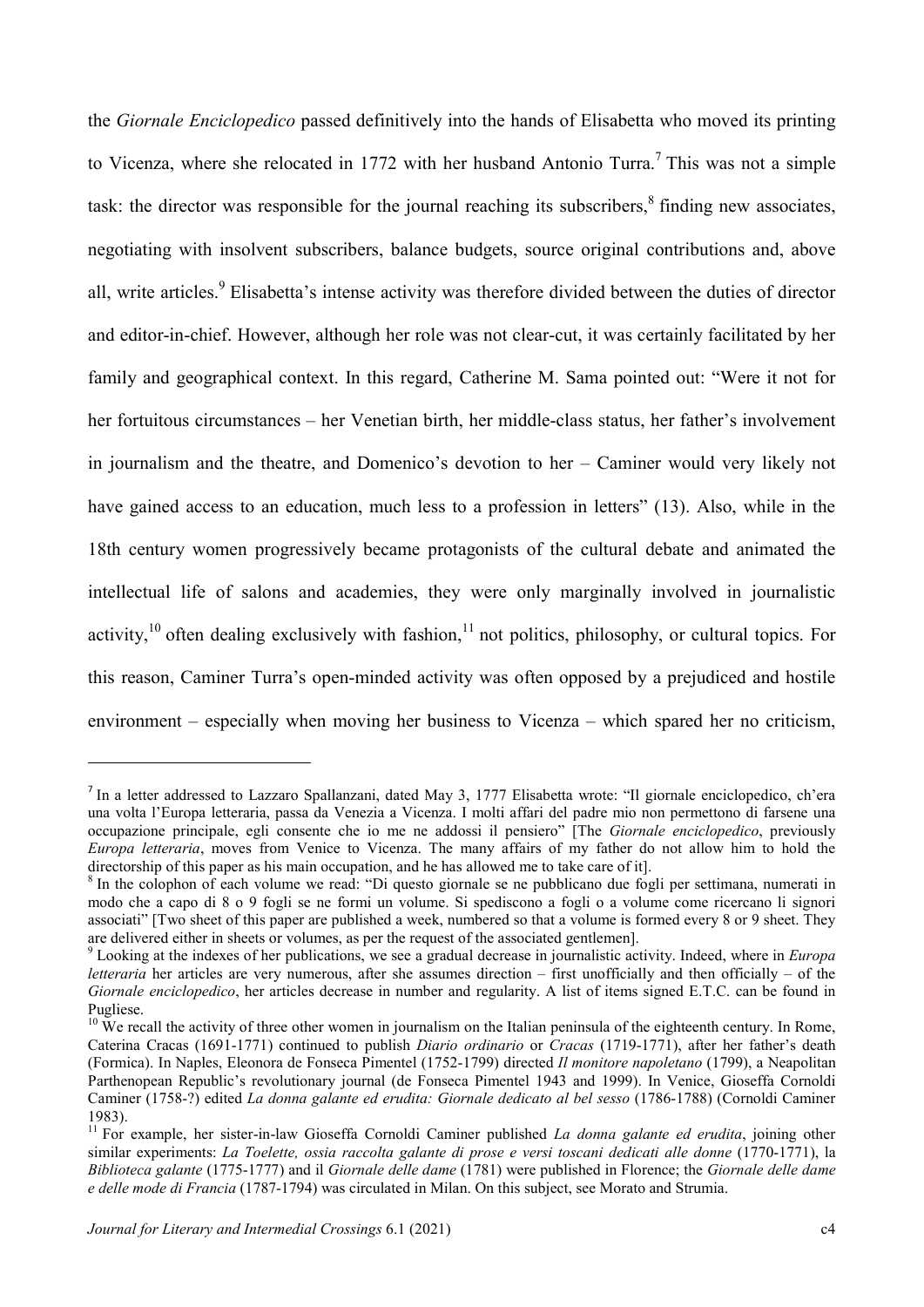both against her public activity and her private life.<sup>12</sup> She responded to the accusations with irony, both in her the private correspondence and on the pages of her paper: her goal was to make her colleagues understand that women, victims of an educational system that privileged men, were nevertheless intellectual equals with men. Thanks to the revolution of Enlightenment, men should no longer be surprised at the existence of culturally active women. Caminer Turra, like other women,

ha appresa una lingua straniera, conosce l'uso della penna, sa star seduta ad un tavolino piuttosto che a una toeletta: ell'eccita in conseguenza un desiderio che rade volte suole aver per oggetto una donna, quello di vederla rendersi utile alla sua nazione maneggiando dell'Opere che possano procurarle dei vantaggi reali o dei piaceri, che forse è la medesima cosa (Caminer Turra, 1777 Compendio: 80).

[has learned a foreign language, knows how to wield a pen, and knows how to sit at a writing table rather than at her toilette. As a result, she inspires the desire that is rare in women, that of seeing her make herself useful to her nation by translating works that can bring her real advantages or pleasures, which is perhaps the same thing. (Sama 148).]

The quote is taken from the pages of the review to *Compendio della storia e della morale* dell'antico testamento, in which Caminer Turra presented the translation, made by a woman, of François Philippe Mezanguy's commentary to the Old Testament.<sup>13</sup> She took the opportunity to covertly criticize the city of Vicenza (Sama 135), "dove i libri sono così poco communi" [where books were so uncommon] (Caminer Turra, 1777 Compendio: 79), so distant from the new European enlightenment ideas, whose inhabitants had never responded kindly to her business. Recognizing an alter ego in the translator, Elisabetta reminded the reader that women, too, could

<sup>&</sup>lt;sup>12</sup> From a young age, Caminer Turra suffered numerous attacks aimed both at her professional activity and private life. Her opponents pointed out shortcomings in preparation, ridiculed her female opinion, made ferocious attacks to undermine her reputation, and portrayed her in attitudes unbecoming for her sex. Antonio Piazza, for instance, drew a ridiculous portrait of the journalist in his short story La Poetessa, in which he insisted on the masculine connotation of her work and alluded to the promiscuity of her professional relationships (Piazza 19-20). A collection of 'portraits' – both flattering and denigrating – can be read in Fido.

<sup>&</sup>lt;sup>13</sup> The full title reads Compendio della Storia e della Morale dell'antico Testamento, con Spiegazioni e Riflessi. Traduzione dal Francese. Tomo I, parte I. Vincenza, 1777, appresso Antonio Veronese. In the review, the author reflects on the copious critical activity around the Holy Scriptures and presents this new publishing enterprise by way of quotes. The reference to the anonymous female translator allowed her to criticize Vicenza and to respond covertly to the criticism that she herself received precisely because she was a woman.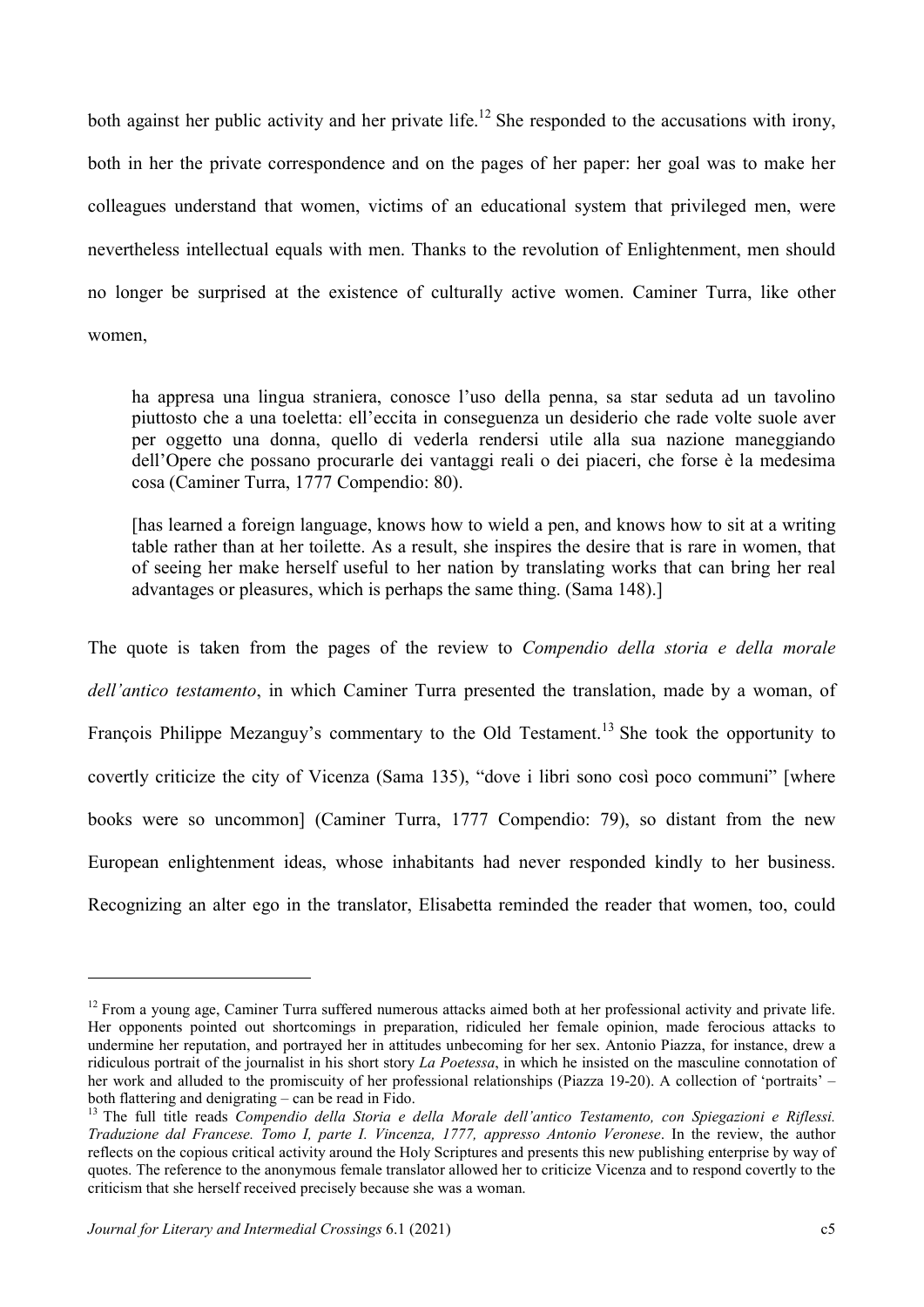engage in cultural matters, and criticized the archaic, misogynistic system that for centuries had fixed women in pre-established roles and positions.

## Elisabetta Caminer Turra and Denis Diderot's Encyclopedism

The journalistic activity of Elisabetta Caminer Turra, spanning the period 1768–1796, included articles, reviews, translations of excerpts from foreign periodicals, revision of pieces sent by external collaborators, and editing of literary and theatrical articles. Her copious production, often aimed at spreading European culture, mainly revolved around three themes: reflections on the journalist profession, the *querelle des femmes* (Sama, Giari Sich) and literary and theatrical practices (De Paolis, von Kulessa, Turchi). It should be kept in mind, however, that even if this tripartite thematic structure helps us navigate through her vast production, these themes should not be treated as watertight compartments, but as spheres that continuously communicate and enrich one another. In what follows, I will analyse six articles written by Elisabetta Caminer in the first two years of her official management of the Giornale enciclopedico. These showed her to be an attentive reader of the masters of the European Enlightenment, using their teachings to build and promote a certain idea of journalism: objective, militant, and open to the most revolutionary European debates. Mario Berengo (LVII) described this period of the journal as "eroico" [heroic], because it was a time when Elisabetta and her collaborators – first Fortis and then Scola – paid greater attention to Enlightenment culture, stressed the skills of journalism, and staunchly pursued a synthesis between the informative and the educational purpose, which was one of the main objectives of her publishing practice. Indeed, when she took over the management of the Giornale, Caminer Turra seized the opportunity to reflect on the work of the journalist. In her published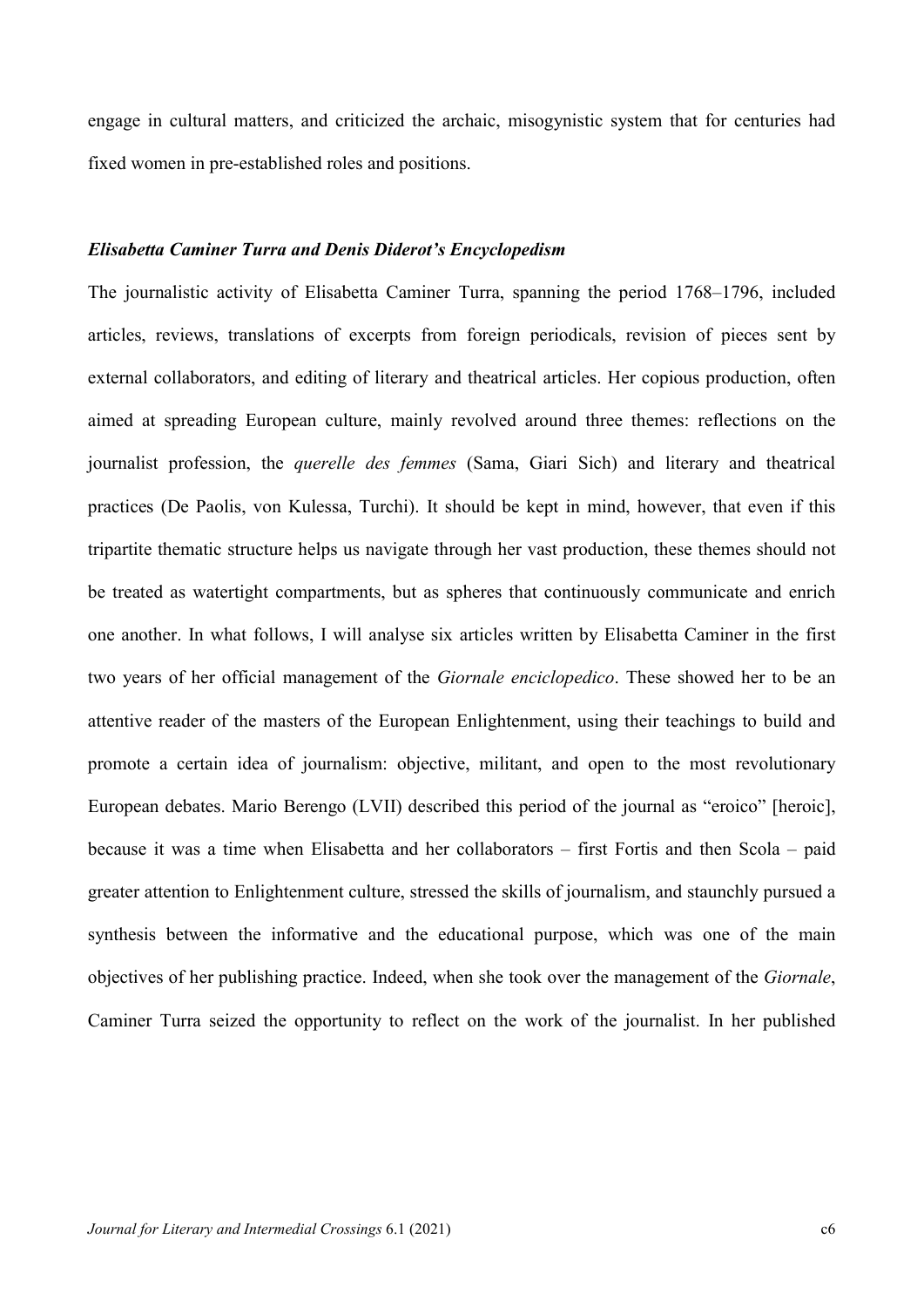manifesto Avviso pel giornale enciclopedico<sup>14</sup> she illustrated the principles that guided her

publishing and cultural enterprise:

Il foglio di cui si tratta porta nel titolo la sua spiegazione. La parola Enciclopedia significa concatenazione di cognizioni<sup>15</sup>, e lo scopo di questo Giornale si è di raccogliere appunto e di presentar unite le cognizioni diverse, le quali rimanendo sparse <sup>16</sup> , e pel poco esteso commercio fra Libraj d'Italia e gli Oltramontani, e pella disistima che certe Nazioni hanno d'alcune altre, e per ragioni politiche, e per trascuratezza di molti, sarebbono in grande parte ignorate. L'autrice di questo foglio, che fu pubblicato per molti anni a Venezia, non vuole già spargere un'aria di ampollosità nella sua impresa, né dar ad intendere che essa sia necessaria all'umanità, che il mondo colto non possa farne a meno, che i posteri vi sieno interessati<sup>17</sup> e che in natura non possa darsi di meglio: questi luoghi comuni della venalità o dell'amor proprio non fanno l'elogio di un'opera. Ma s'egli è vero che le concatenazioni dell'intelletto per una certa concatenazione di cause e d'effetti, di fisico e di morale sieno utili al cuore, e che il sapere contribuisca alla felicità, un repertorio di siffatte cognizioni una relazione esatta e seguita del loro stato e de' loro progressi, un mezzo onde conoscere quell'opere che i vari amatori possono quindi procurarsi, un'unione di diversi pensieri di genti colte, non sarà per avventura inutile affatto (Caminer Turra, 1777 Avviso).

[The newspaper at hand carries its explanation in the title. The word Encyclopedia means concatenation of cognitions, and the goal of this periodical is precisely to gather and present together diverse cognitions which, remaining scattered, would be largely unknown. This is due to the limited commerce between the booksellers of Italy and those of our transalpine neighbors, the contempt in which some nations hold others, political reasons, and the neglect on the part of many people. The author of this paper, which was published for several years in Venice, certainly does not wish to adopt a bombastic air about her undertaking, or insist that it is necessary to humanity, that the educated world cannot do without it, that its successors will be interested in it, and that something better does not exist in nature: these commonplaces of venality or self-love are not sufficient to inspire appreciation of a work. But if it is true that the cognitions of the intellect, owing to a certain concatenation of causes and effects, both physical and moral, are useful to the heart, and that knowledge contributes to happiness, a repertory of such cognitions, an exact and consistent account of their status and of their progress, a means by which to know those works that various amateurs can then procure for themselves, a union of the diverse thoughts of cultured peoples, will not perchance be at all useless" [italics in the text, e.d.] (Sama 143).]

<sup>&</sup>lt;sup>14</sup> The article, published after the February volume index, on unnumbered pages, is anonymous. Berengo and Colla, however, found the Avviso to be attributable to Elisabetta, recognizing her characteristic style: argumentative prose, use of emotional [italics by the author] words that aim to bring the reader close, technical jargon drawing on modern ideas, and an underlying strand of irony. For the first stylistic analysis of some of Caminer Turra's articles, published in the years following those under consideration here, see Giuliano.

 $15$  The expression, in italics in the original text, is the translation of the definition of the term *encyclopédie* written by Denis Diderot. I quote *Encyclopédie* from the digital critical edition available at the following link: http://enccre.academie-sciences.fr/encyclopedie/.

 $^{16}$  Diderot writes: "En effet, le but d'une  $\overline{Encyclop\acute{e}die}$  est de rassembler les connoissances éparses sur la surface de la terre".

<sup>&</sup>lt;sup>17</sup> As Diderot points out: "[...] d'en exposer le système général aux hommes avec qui nous vivons, & de le transmettre aux hommes qui viendront après nous; afin que les travaux des siecles passés n'aient pas été des travaux inutiles pour les siecles qui succéderont; que nos neveux, devenant plus instruits, deviennent en même tems plus vertueux & plus heureux, & que nous ne mourions pas sans avoir bien mérité du genre humain".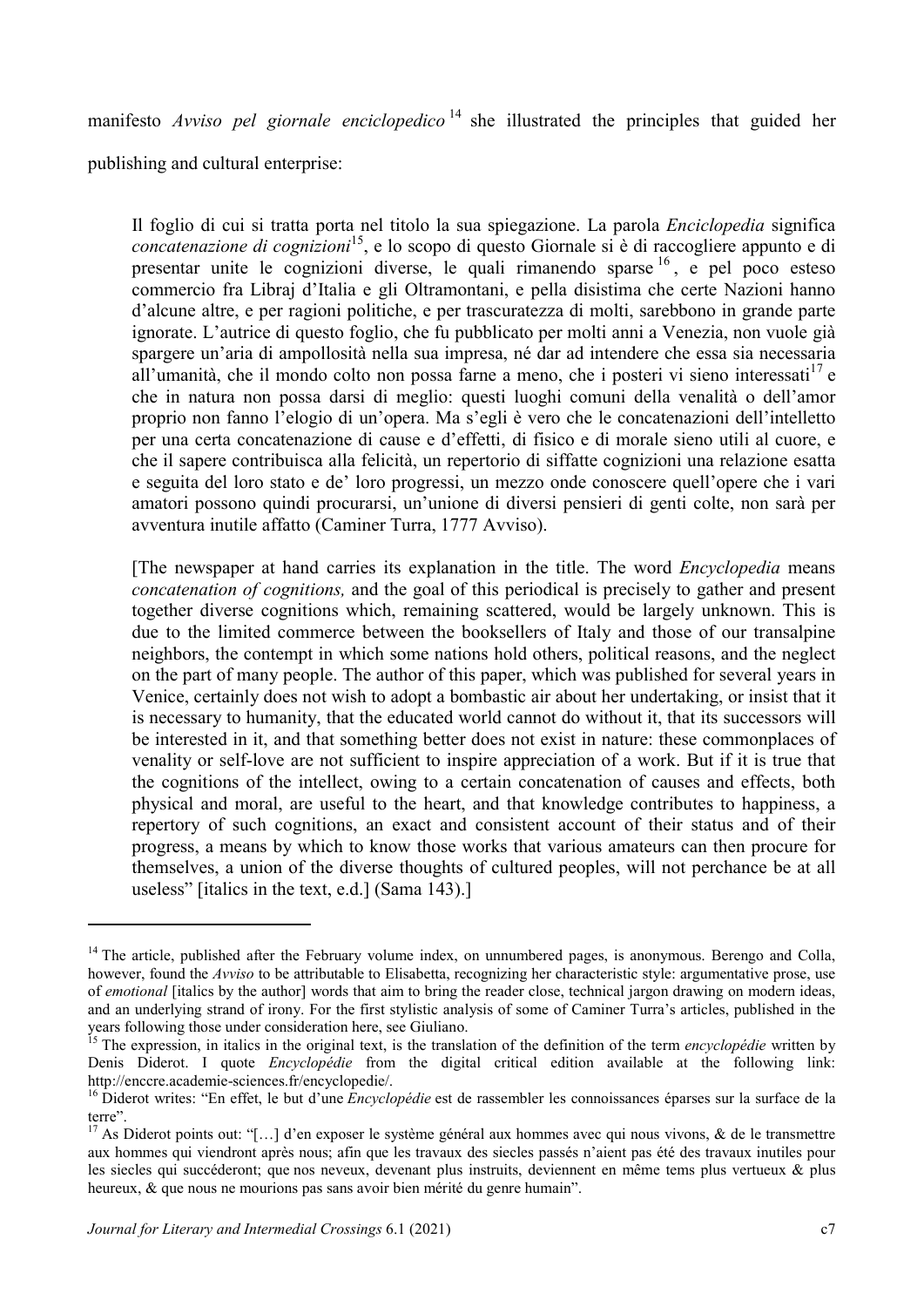Written in the third person to maintain an objective and impartial tone, the article explains the role of the word enciclopedico in the title of the journal, and illustrated its new structure. Upon careful reading, there are many points of contact, here, with the Encyclopédie entry edited by Denis Diderot (Leca-Tsiomis), as underlined by the quotes I included in the footnotes. Indeed, in addition to the definition of the term "enciclopedico" as "enchaînement de connoissances", Elisabetta attributed to the periodical the same task that the French philosopher had attributed to the *Encyclopédie*: to collect the "connaissances éparses sur la surface de la terre". Compared to that model, however, she illustrated the aims of her enterprise through the topos of false modesty. She freely translated and paraphrased the original, and smoothed out its revolutionary tones. For her, as for Diderot, the essence of journalism was constituted by a union of utility and pleasure.<sup>18</sup> Further points of contact between Caminer Turra and Diderot can be found in Diderot's Prospectus de l'encyclopédie, published in the first volume of the Encyclopédie, useful for "guider ceux qui se sentiroient le courage de travailler à l'instruction des autres, qu'à éclairer ceux qui ne s'instruisent que pour euxmêmes". This was a common objective for the *Avviso*, in which, as testified by the quote above, Caminer Turra illustrated the aims of the Giornale enciclopedico.

Echoes of the Prospectus are also present in the second part of the text, in which Caminer Turra describes the sections<sup>19</sup> into which the newspaper was divided:

Eglino [gli estratti] saranno fatti da più persone, giacché un Giornale Enciclopedico può farsi, ma una testa Enciclopedica non si trova, ed inoltre l'Autrice conosce troppo le sue deboli forze e la scarsezza del suo talento. Chi non è intendente della materia del libro non ne additerà le cose nuove, non rileverà i plagi o gli errori, non parlerà giustamente di Matematica sennon un Geometra, di Metafisica sennon un Filosofo, di Medicina sennon un Medico, di Poesia sennon chi la maneggia o la gusta […] (Caminer Turra, 1777 Avviso).

[They [excerpts] will be done by several persons, since an encyclopaedic journal can be produced, but an encyclopaedic head cannot be found; and, in addition, the author knows too well her weak powers and the meagerness of her talent. Whoever is not knowledgeable about

<sup>&</sup>lt;sup>18</sup> Remember Horace's *Ars poetica*: "Omne tulit punctum qui miscuit utile dulci, / lectorem delectando pariterque monendo" (vv. 343-344).

<sup>&</sup>lt;sup>19</sup> The sections are: Letteratura; Novelle letterarie; Accademie; Opuscoli; Aneddoti; Teatro; Mode; Tratti di beneficenza; Avvenimenti storici.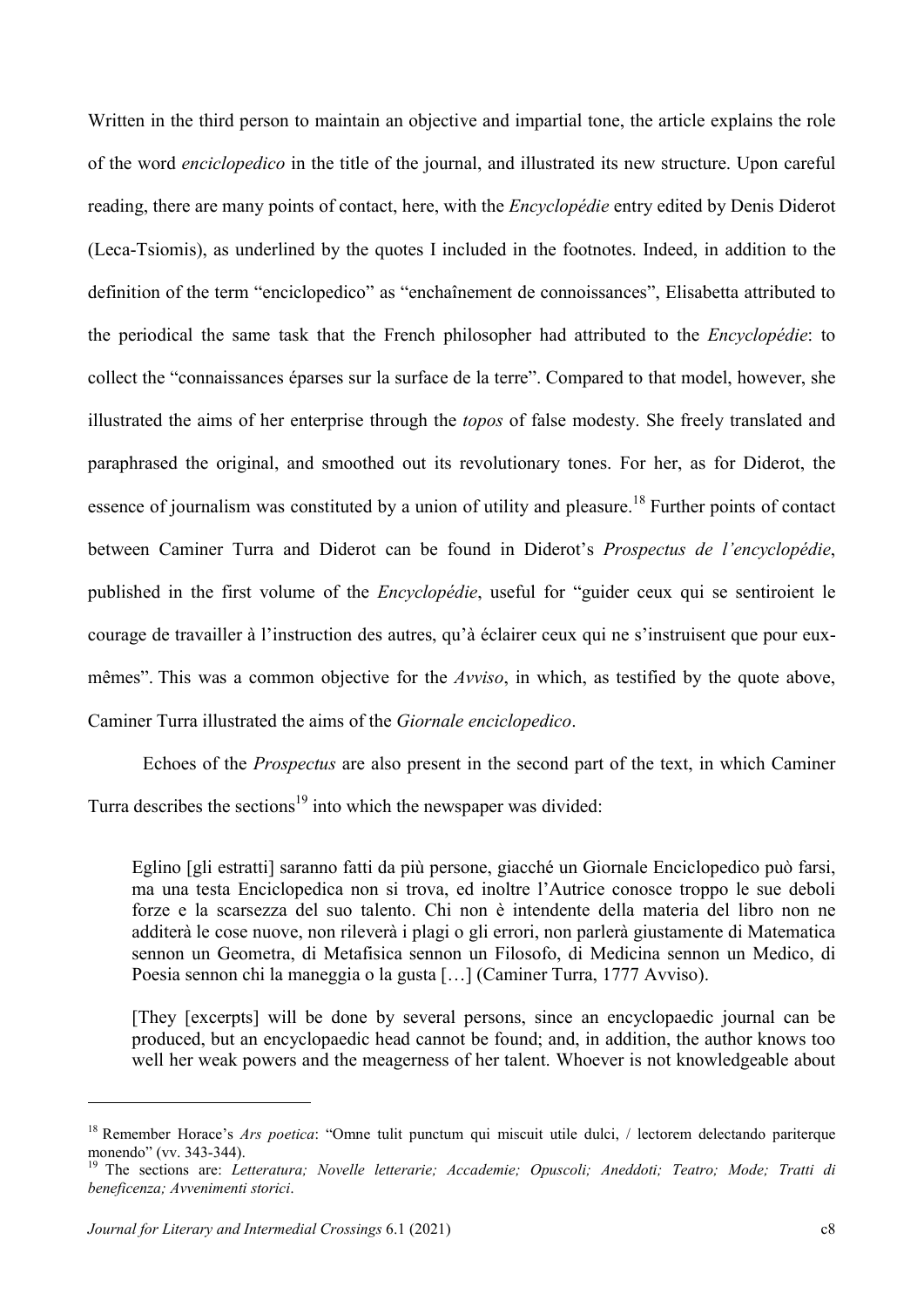the subject of a book will not point out new things and notice cases of plagiarism or errors. About mathematics only a geometer will speak, justly, about philosophy only a philosopher, about medicine only a physician, about poetry only someone who crafts it or enjoys it […] (Sama 144)]

While in the *Encyclopédie* Diderot unequivocally recognized the impossibility of attributing the works of the encyclopaedia and the universal knowledge of nature and art to a single man,<sup>20</sup> in the Prospectus he stressed the principle of specialism, which inspired him to draw up the various entries of the Encyclopédie. The pertinent section reads:

Nous avons distribué à chacun la partie qui lui convenoit; les Mathématiques au Mathématicien; les Fortifications à l'Ingénieur; la Chimie au Chimiste; l'Histoire ancienne & moderne à un homme versé dans ces deux parties; la Grammaire à un Auteur connu par l'esprit philosophique qui regne dans ses Ouvrages; la Musique, la Marine, l'Architecture, la Peinture, la Médecine, l'Histoire naturelle, la Chirurgie, le Jardinage, les Arts libéraux, les principaux d'entre les Arts méchaniques, à des hommes qui ont donné des preuves d'habileté dans ces différens genres: ainsi chacun n'ayant été occupé que de ce qu'il entendoit, a été en état de juger sainement de ce qu'en ont écrit les Anciens & les Modernes, & d'ajouter aux secours qu'il en a tirés, des connoissances puisées dans son propre fonds: personne ne s'est avancé sur le terrein d'autrui, ni ne s'est mêlé de ce qu'il n'a peut-être jamais appris (Diderot, Prospectus).

The principle of specialism was also linked to intellectual property, and for this reason in the

Giornale, and previously in the Encyclopédie:

Ad ognuno si sottoporranno le iniziali de' nomi di chi lo scrisse, o un N.N. per chi non volesse essere conosciuto e ciò perché nessuno si faccia merito o demerito colle cose degli altri. (Caminer Turra, 1777 Avviso)

[The initials of the person who wrote each article will be appended to it, or, for whoever does not wish to be known, the letters N. N.174 will appear; and this so that no one will earn merit or demerit with the things of others (Sama 145).]

Les différentes mains que nous avons employées ont apposé à chaque article, comme le sceau de leur style particulier, du style propre à la matiere & à l'objet d'une partie (Diderot, Prospectus).

<sup>&</sup>lt;sup>20</sup> We read in Diderot: "Quand on vient à considérer la matiere immense d'une *Encyclopédie*, la seule chose qu'on apperçoive distinctement, c'est que ce ne peut être l'ouvrage d'un seul homme. Et comment un seul homme, dans le court espace de sa vie, réussiroit-il à connoître & à développer le système universel de la nature & de l'art?"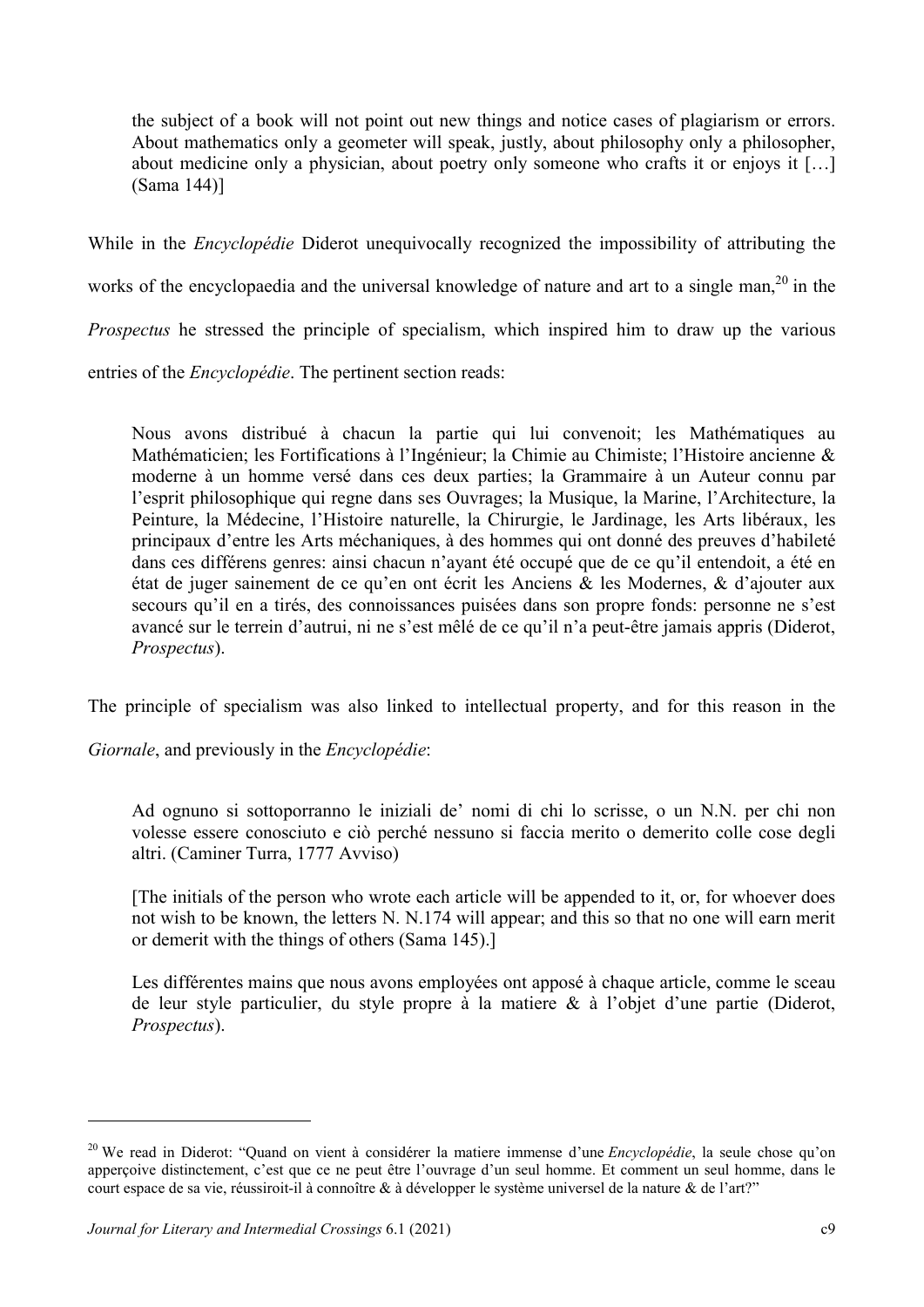Moreover, Furio Diaz pointed out that in Italy there was a close link between periodicals and encyclopaediae "in un reciproco richiamarsi e confrontarsi, dove l'esigenza del riferimento ad un'informazione più sicura si integra con la spinta verso le ipotesi di un nuovo fermento intellettuale" [in reciprocal recall and exchange, where the need to refer to more reliable information is integrated with the drive towards hypotheses of a new intellectual ferment] (17). Furthermore, in the introduction to the monographic issue of *Studi settecenteschi*, entitled L'enciclopedismo in Italia nel XVIII secolo, the scholar states that Caminer Turra's activity gains "la palma per mobilità e curiosità intellettuale, spirito di novità di tono enciclopedistico" [the palm for mobility and intellectual curiosity, spirit of novelty of encyclopedic tone] (22).

This also signalled a new conception of the journalist, as a socially, politically, and culturally active intellectual, already proposed by Verri's Il caffè<sup>21</sup> Capra defined the Milanese magazine as an "enciclopedia, naturalmente, intesa nel senso dell'Encyclopédie di Diderot e d'Alambert, come strumento per lo svecchiamento della cultura e il progresso della società, per una battaglia latamente politica" [an encyclopaedia, of course, understood in the sense of the Encyclopédie of Diderot and d'Alembert, as a tool for cultural renovation and social progress; for political battle] (223). In the second half of the century, after the first circulation of enlightenment ideas, literary periodicals intended to spread the knowledge of the century and new publications, and began to present the typical features of modern journalism. Journalists were recognized as professional figures, getting paid for their work;<sup>22</sup> they were objective and impartial, free from ideological prejudices, and addressed a vast audience without class distinctions, with the conviction that their writings could contribute to a moral and civil renewal of society (Berengo IX-LXV).

 $21$  The newspaper was directed by Pietro and Alessandro Verri and published in Milan every ten days between 1764 and 1766. In the introduction, Pietro Verri provided readers with explanatory data on the action and meaning of the newspaper, namely spreading useful knowledge and amusing citizens (Francioni-Romagnoli 411).

 $^{22}$  In a letter to Clementino Vannetti (17 luglio 1778), Elisabetta wrote: "S'io mi fo pagare [underlined in the text, e.d.] dagli associati il mio Giornale, gli è che non voglio gettare per puro divertimento due mila e tante lire all'anno, e che fo quello che i più rispettabili uomini e letterati hanno fatto e fanno." [If I get the associates to pay for my newspaper, it is because I do not want to throw away two thousand and more lire a year for fun, and because I do what the most respectable men and writers have done and continue to do].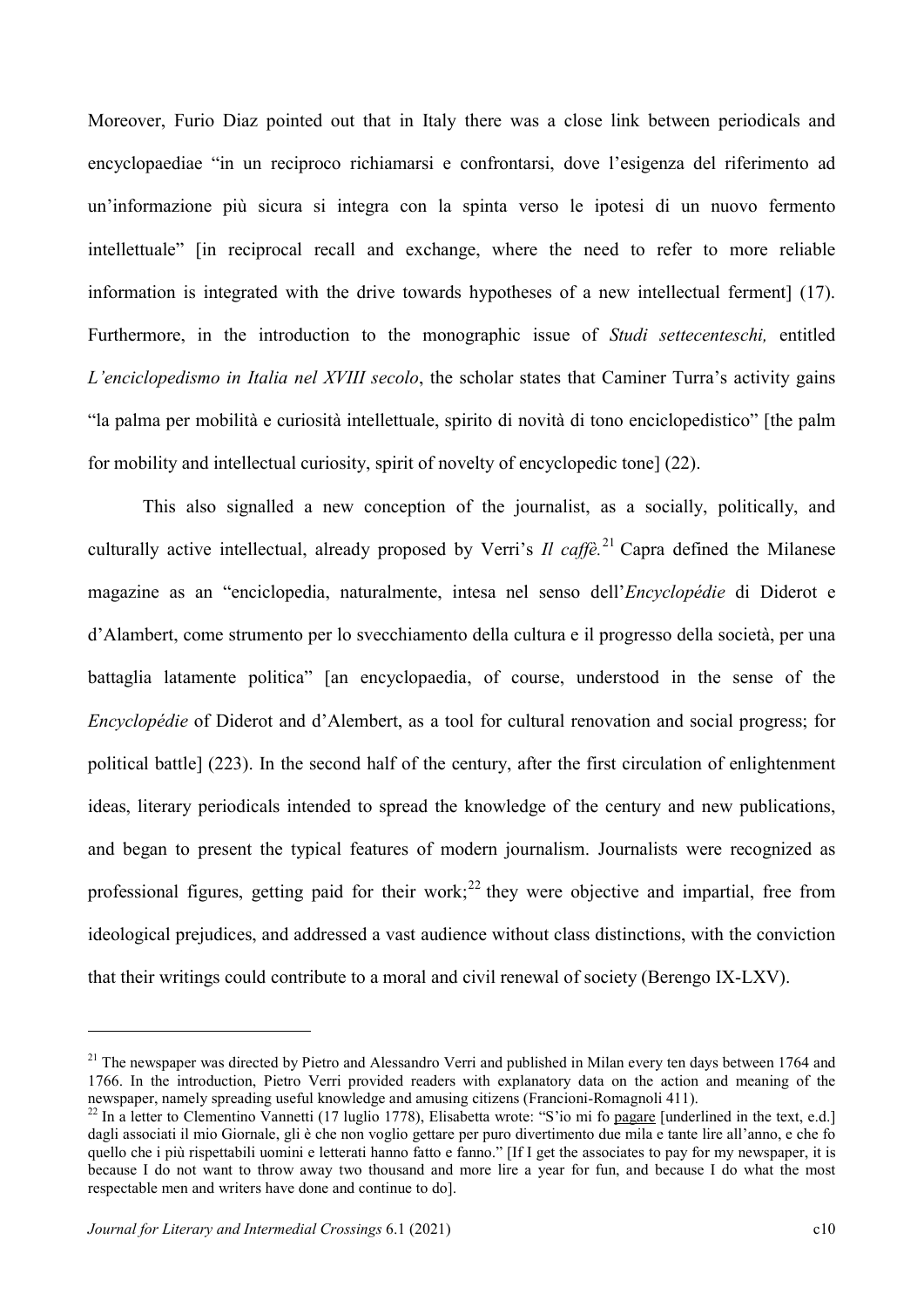#### Advice for the Reader: Reflections on Empiricism and Education

While objectivity and impartiality were the principles guiding journalistic practice, Caminer Turra's Giornale enciclopedico also addressed the qualities required to be a good reader. The long review to Guida dell'intelletto nella ricerca della verità<sup>23</sup> was seized as an opportunity to outline the figure of the ideal reader and suggested that for "chiunque aspira ad essere uomo ragionatore, autore luminoso di opere ove genio, verità e raziocinio sono necessari" [anyone who aspired to be a man of reason, an enlightened author of works of genius, truth and reasoning were necessary] (Caminer Turra, 1777 Guida: 4). The long review was dedicated to an Italian translation of a posthumous work by John Locke (Of the Conduct of the Understanding) by Francesco Soave and was divided into three parts, published in the May, June, and October issues of 1777. These three articles are interesting not only for their subject, but also for the further reflections that this topic allowed. The reviews contain Caminer Turra's reflections on translation, on Locke's empiricism, and on education, and it is to these three areas of interest that I will now turn my focus.

In the first part, Caminer Turra criticized the state of translation in Italy (Caminer Turra, 1777 Guida: 4). She complained of the excessive circulation of translations on the basis that the abundance obscured the most deserving works. Now, Francesco Soave was not part of the "guazzabuglio" [jumble] since he was an excellent translator both for his chosen language and for the translated subject, offering the Italian reader the opportunity to read "una raccolta di regole dirette a trar l'uomo dall'errore, ed a condurlo a pensare e ad operare da saggio" [a collection of rules aimed at preserving man from error and guiding him to think and act wisely] (Caminer Turra, 1777 Guida: 5). Moreover, Elisabetta was a translator who supported the educational purpose of translation. Her contributions in this field served not only to spread the European bourgeois

 $23$  The full title is: Guida dell'intelletto nella ricerca della verità. Opera postuma di Gio. Locke, tradotta e commentata da Francesco Soave C. R. S. Prof. di Filos. Mar. nel R. Ginnasio di Brera, in Milano, per Gaetano Motta, 1776. Soave had also translated a compendium of Locke's An essay concerning human understanding for the same publisher in 1775 (Saggio filosofico di Gio. Locke su l'umano intelletto compendiato dal Dr. Winne. Tradotto, e commentato da Francesco Soave).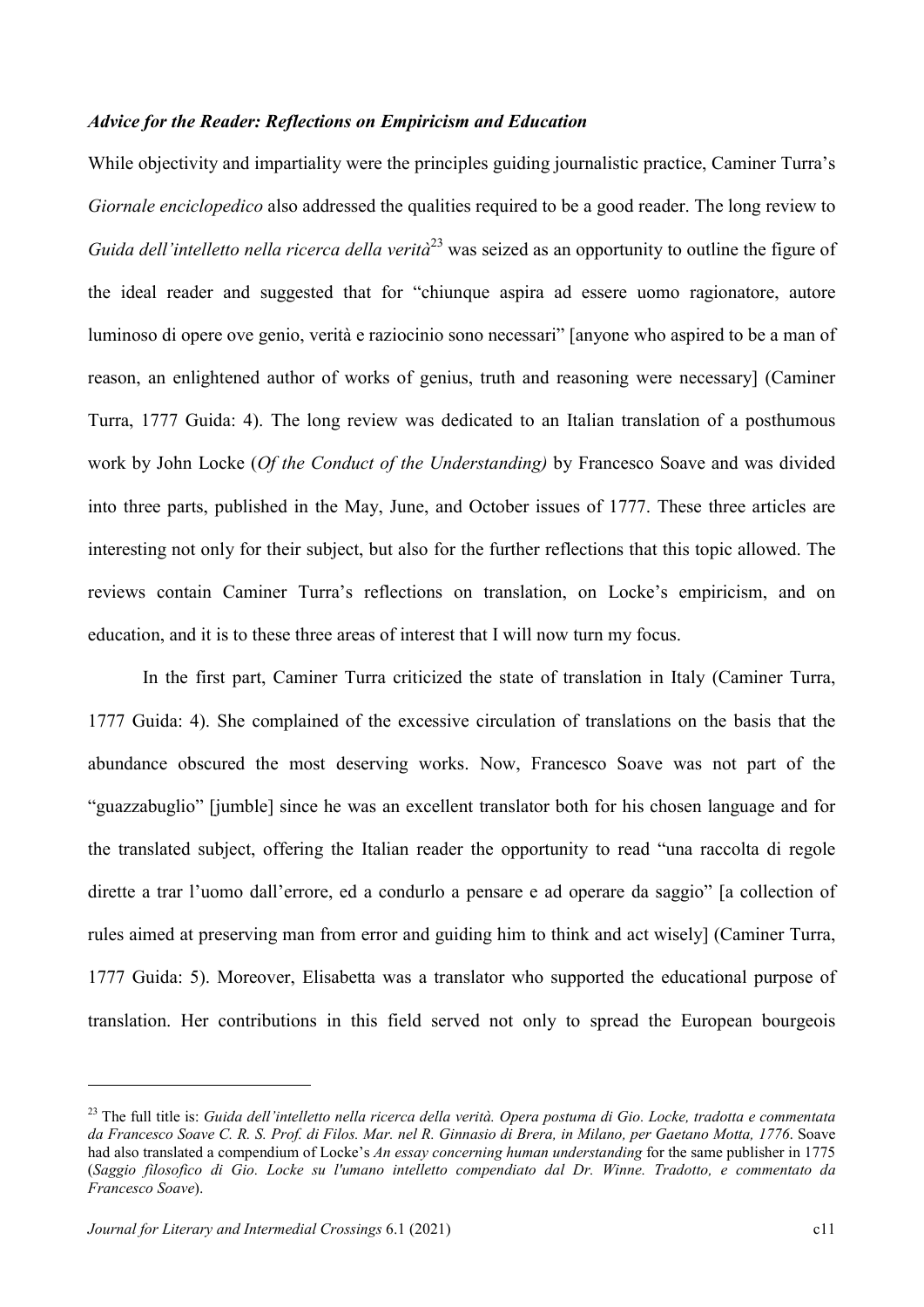drama, <sup>24</sup> but she also nourished and promoted theoretical reflections on translation, aimed at educational purposes (De Paolis 143).

In the second part, Caminer Turra delved into the principles of Lockian philosophy and insisted on the values of experience and exercise (Caminer Turra, 1777 Proseguimento: 4), arguing that they are essential for the ability to reflect widely and correctly on things and words. It appears, here, that Caminer Turra was aware of Locke's theory of knowledge and the importance that this English philosopher bestowed on experience (Locke 1998: 117).<sup>25</sup> Indeed, Caminer Turra here declares that she will explain the *Essay*'s concept of knowledge for the benefit of those who did not know Locke (Caminer Turra, 1777 Proseguimento: 6), an unusual choice given that philosophy did not fall within the range of topics she usually addressed. Scrolling through the indexes of the periodical, it can be noted that Elisabetta preferred to direct her attention to literary dissemination and reviews of didactic and historical works. The more philosophical section was entrusted to Giovanni Scola, who spread the thought of the encyclopaedists, of the sensist philosophers, and of Locke himself.<sup>26</sup> Elisabetta recognized the "arditezza" [boldness] of her work and took the opportunity to make a long digression into the usefulness of the excerpts and the advantages of the journalistic profession:

Ma non è arditezza estrema il frammischiar degli scherzi alla grave Filosofia e dei riflessi da Giornalisti alle decisioni di Locke? Nulladimeno che importa? Se anche per questo l'estratto presente divenisse lungo oltre al solito, vi sarà chi faccia un delitto dell'estendere l'estratto d'un Libro buono per commodo spezialmente di chi non lo leggesse per esteso, di render sensibili con alcuni esempi communi le massime astratte di così gran Filosofo? Lo scopo nostro facendo un giornale si è di render conto dell'opere altrui e di spacciare eziando i nostri buoni o cattivi pensieri, di studiare noi medesimi un'opera grande per mezzo dei nostri estratti e di nel tempo stesso divertirci se ce n'è il caso. Oh il nostro divertimento e i nostri esempi e le ciance che non si trovano nell'opera ponno annoiare una parte di quei che ci leggono! (Caminer Turra, 1777 Proseguimento: 5).

 $24$  Theatrical translations were collected in *Composizioni teatrali moderne* (1772) e *Nuova raccolta di composizioni* teatrali tradotte da Elisabetta Caminer Turra (1774-1776). She also translated the Salomon Gessner's Idilli (1781). On Gessner see Unfer Lukoschik 2000.

<sup>25</sup> Caminer Turra might have read Locke in Italian, but she appropriated his philosophical thinking through d'Alembert's mediations.

<sup>&</sup>lt;sup>26</sup> Giovanni Scola had reviewed Locke's Saggio sull'intelletto umano commediato, translated by Soave, in the May 1776 issue. Caminer Turra's long article, published the following year, summarizes its content. See Colla 96-98.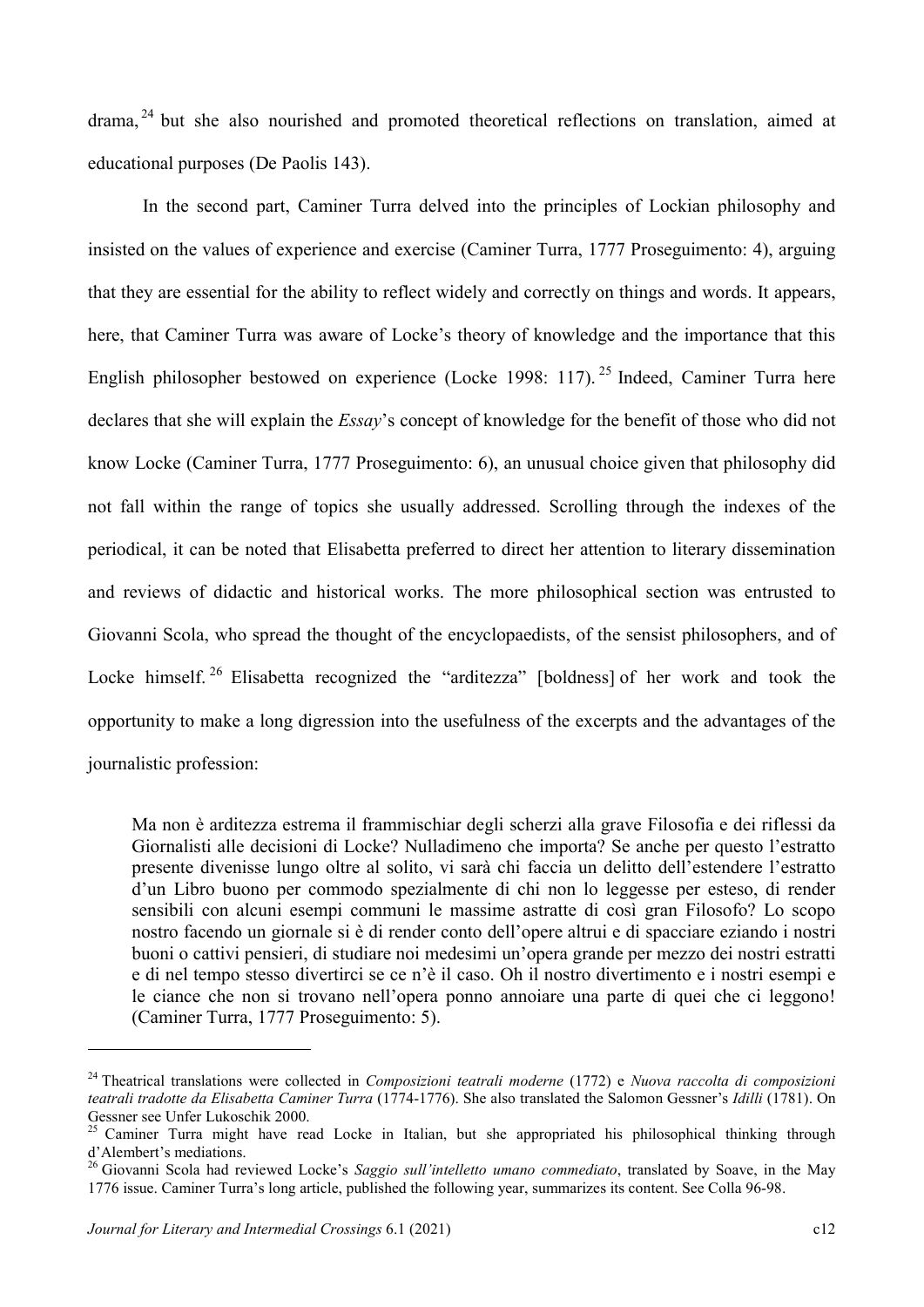[Isn't it risky to combine Locke's philosophy with the reflections of journalists? But who cares? If the excerpt should become longer than usual, there will be someone who will consider it useful because he can draw from this some examples of Locke's philosophy. The purpose of a newspaper is to make accessible the works of others, but also to allow the journalist to study the book and have fun. But we know that our fun and our examples could bore part of the readership!]

So, both the author and the reader may benefit from the review. The author was able to read the most current revolutionary works of the time, keep up with cultural and political news, and broaden their intellectual baggage; the reader could discover a new book and build their own opinion about it. The reader should not be bored by digressions or unnecessary details as these may increase their knowledge and train their thinking faculties. Indeed, before going on to describe the subject of the book under review, Caminer Turra ended her digression reminding the reader to always exercise reason with moderation and consistency:

Ci vuole pazienza in quasi tutte le cose umane quello che fa vantaggio o piacere ad uno porta discapito o dispiacere ad un altro. Dopo questa digressione concludiamo con Locke sul serio che della facoltà di ragionare dee farsi molt'uso ma, come nelle altre cose, non dimenticarsi la moderazione. Una tranquilla insistenza, una conveniente lentezza, ma senza interruzione abitueranno le menti a ragionare e gli occhi a vedere la verità. (Caminer Turra, 1777 Proseguimento: 5).

[It takes patience because what benefits someone disadvantages the other. After this digression, we recall that Locke recommends using reason but, as with other things, using it in moderation. A quiet insistence, a convenient slowness, but without interruption, will accustom the minds to reason and the eyes to see the truth.]

In the third and last part of the review, Caminer Turra gave more space to the reviewed

book's topics and focused her attention on reading:

Si crede generalmente, che la molta lettura sia una scala essenzialissima per acquistare molte cognizioni; eppure ell'è tutt'altro sovente. Se non si esamina l'estensione, la forza, la connessione di quel che si legge, altro non si fa ch'esercitar inutilmente la memoria, né il giudizio divien più sano. Quelli ordinariamente che non riguardano i libri sennon come semplici magazzini di cognizioni false dispetto e contraddittorie danno un altro errore, vi ricercano le cose sole che favoriscono le loro proprie opinioni e si mantengono quindi ne' loro inganni. La lettura esige un esame imparziale ed attento, né si potrà esser al fatto del vero senza rimontar alla base d'un argomento per vedere s'ella è giusta, e se sta a dovere colle conseguenze che se ne deducono. Sembrerà a prima vista a' Leggitori che questo esercizio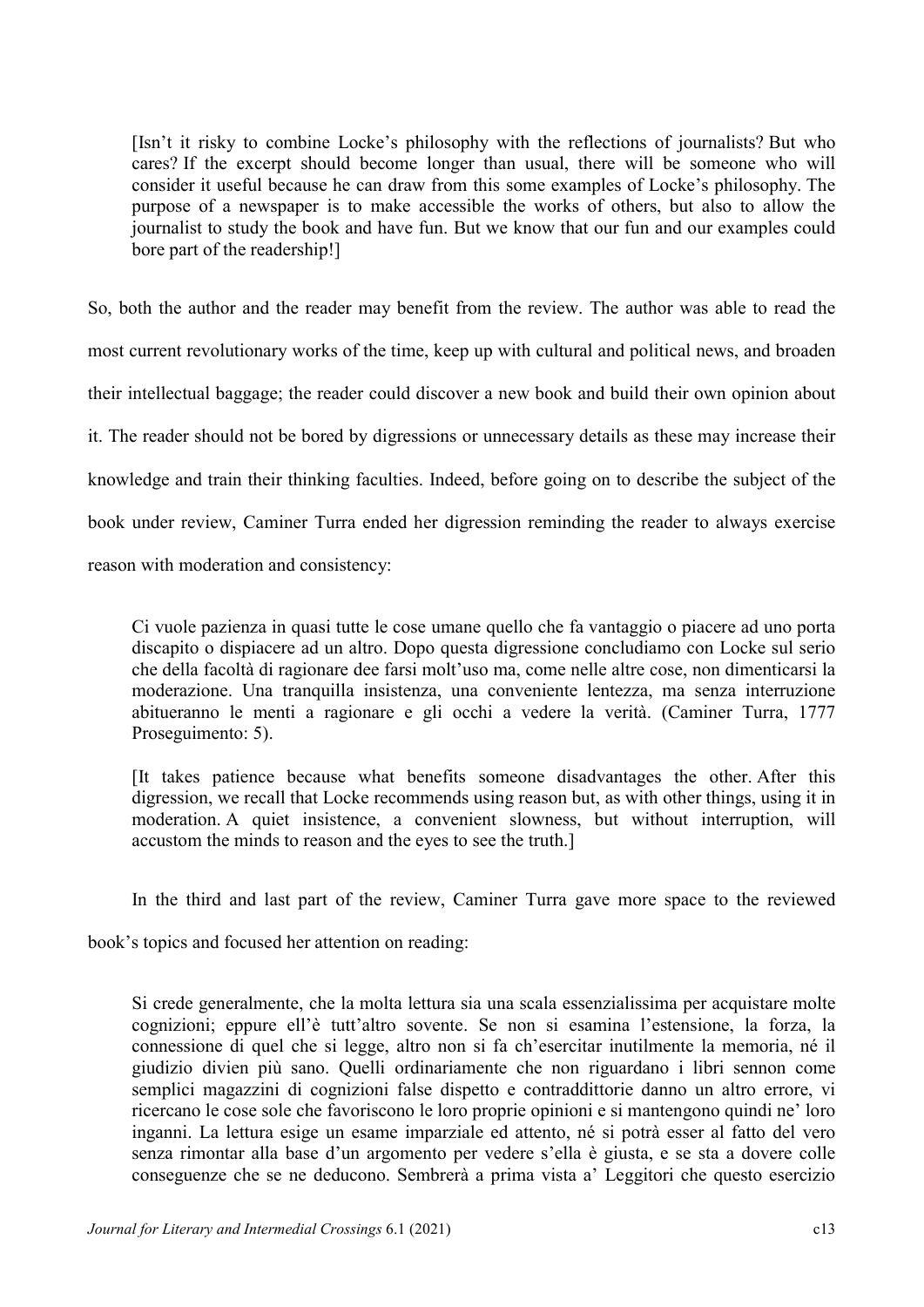esatto e penoso debba impedire l'avanzarsi negli studi, ma gli è tutt'altro; imperocché chi s'avvezza ad esso vede in un colpo d'occhio quello che un altro non vede sennon con estrema fatica, quindi si facilitano anziché difficoltarsi. (Caminer Turra, 1777 Fine: 34-35)

[It is generally believed that much reading is necessary to increase knowledge; yet this is not always the case. If you do not examine the extent, the strength, the connection of what you read, your memory is uselessly exercised, and your critical ability does not improve. Those who look at books as mere warehouses of knowledge seek only the things that favour their opinions and therefore remain lodged in their deceptions. Reading requires an impartial and careful examination, returning to the basis of an argument to see if it is right, and deducing the consequences. At first glance it will seem to readers that this exact and painful exercise should prevent them from advancing in their studies, but it far from it: on the contrary, those who get used to this have it easier.]

The author here criticizes the superficial reading of texts, aimed only at mnemonic exercise, inviting her readers to instead engage in a careful and objective reading that really allows them to understand the text, and encouraging a critical examination of the source. Attaining a deeper understanding of the text would facilitate the reader's efforts to advance in their studies and to acquire those *concatenazioni di cognizioni* proposed by the journal. The points of contact with Locke's *Of the conduct of the understanding* are particularly evident here. The final paragraph of Chapter 19, entitled "On reading" reads:

To which let me add that this way of thinking on and profiting by what we read will be a clog and rub to any one only in the beginning; when custom and exercise has made it familiar it will be dispatched in most occasions without resting or interruption in the course of our reading, the motions and views of a mind exercised that way are wonderfully quick, and a man used to such sort of reflections sees as much at one glimps as would require a long discourse to lay before an other and make out in an entire and gradual deduction. Besides that when the first difficulties are over the delight and sensible advantage it brings mightily encourages and enlivens the mind in reading which without this is very improperly called Study. (Locke 1706:  $62-63$ )<sup>27</sup>

Caminer Turra, moreover, seemed to adhere to Locke's pedagogical principles, not only for the importance he attaches to experience but also for their educational use.<sup>28</sup> Indeed, educators had to

 $27$  Recall that Caminer Turra had read this passage in Soave's faithful translation.

<sup>&</sup>lt;sup>28</sup> Caminer Turra wrote: "Gli educatori dovrebbero ricordarsi di questo principio per insegnare alla gioventù fondatamente quante più cose è possibile e non prevenirla per alcune di esse, onde schivare l'uno e l'altro di questi inciampi." [Educators should remember the principle to teach young people as many things as possible and to not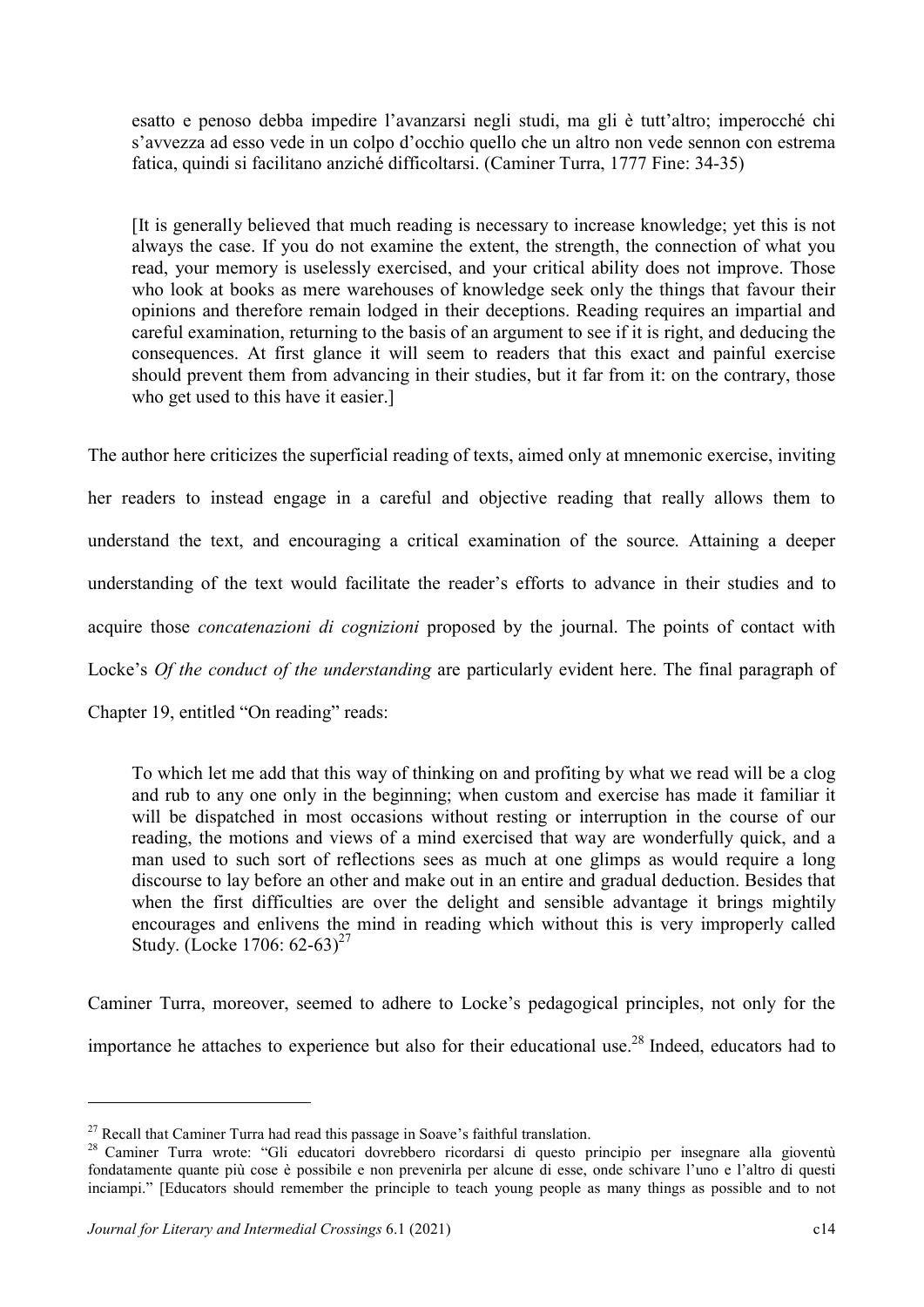open the minds of young people and prepare them to understand the complexity of reality. It should also be added that, in line with the Enlightenment spirit, she believed in the social and political value of education, as its practice contributed to the moral and civil renewal of society. It was a good educational system that determined the improvement and the size of society, because "i talenti, dice Locke, sono stati sempre gli stessi e la sola educazione o la moda ha fatto che una generazione superi l'altra [talents, said Locke, have always been the same and only education or fashion had made it so that one generation exceeds the other] (Caminer Turra, 1777 Fine: 35).

Moreover, through her journalistic activity and her publishing initiatives,<sup>29</sup> Caminer Turra offered considerable stimuli to the contemporary debate on the renewal of the educational system. For example, in the review *Raccolta di opuscoli attenenti l'educazione della gioventù*,  $30$  published in the September issue of 1779, in addition to presenting the subject of the book as usual and reporting on the most significant extracts, the author shifted her attention from the content of the volume to the educational method suggested therein:

Si presentino ai giovani i vari oggetti dell'Universo: le molte idee cui somministrano riscalderanno, scuoteranno il loro cerebro, senza le mozioni del quale non può l'uomo percepire né far confronti; queste idee molteplici e chiare perché offerte ai sensi da oggetti reali e semplici li faciliteranno questi confronti e produrranno giudizi; coltivato il cerebro, assuefatta la mente a simili funzioni, ella comincerà a stabilire principi, formerà raziocini estesi e tanto più giusti, quanto che avranno per base la realità delle cose quindi s'incamminerà con riuscita alla felice scoperta della verità. Si osservi molto e diligentemente; il resto verrà da per sé: ecco in una parola il sistema. (Caminer Turra, 1779 Raccolta: 100- 101)

[Present to the young the various entities of the universe: all these ideas that we give them will warm up and shake their brain, without this motion men can neither perceive nor

prevent them from doing anything, in order to avoid both of these stumbling blocks] (Caminer Turra 1777 Fine: 34). Even Locke insisted on this point: "Young beginners should be entered in, and showed the use of that they might profit by the reading" (Locke 1706: 62).

 $^{29}$  In 1778 she supported the publication of the Raccolta di opuscoli attenenti l'educazione della gioventù in Vicenza for Antonio Veronese; she translated the four volumes of De Beumont's Il magazzino delle fanciulle from the French; she commissioned the *Piccola enciclopedia* – a volume exclusively addressing the education of young people – which she printed in her printing shop, that was open and direct with her husband in Vicenza. It should also be noted that the Giornale enciclopedico repeatedly welcomed the debate on the educational system whenever books with pedagogical content appeared on the publishing market. For more on this, see Colla 94-97.

<sup>&</sup>lt;sup>30</sup> Full title: Raccolta di opuscoli attenenti l'educazione della gioventù, in Vicenza 1779. Per Antonio Veronese, vale tre lire.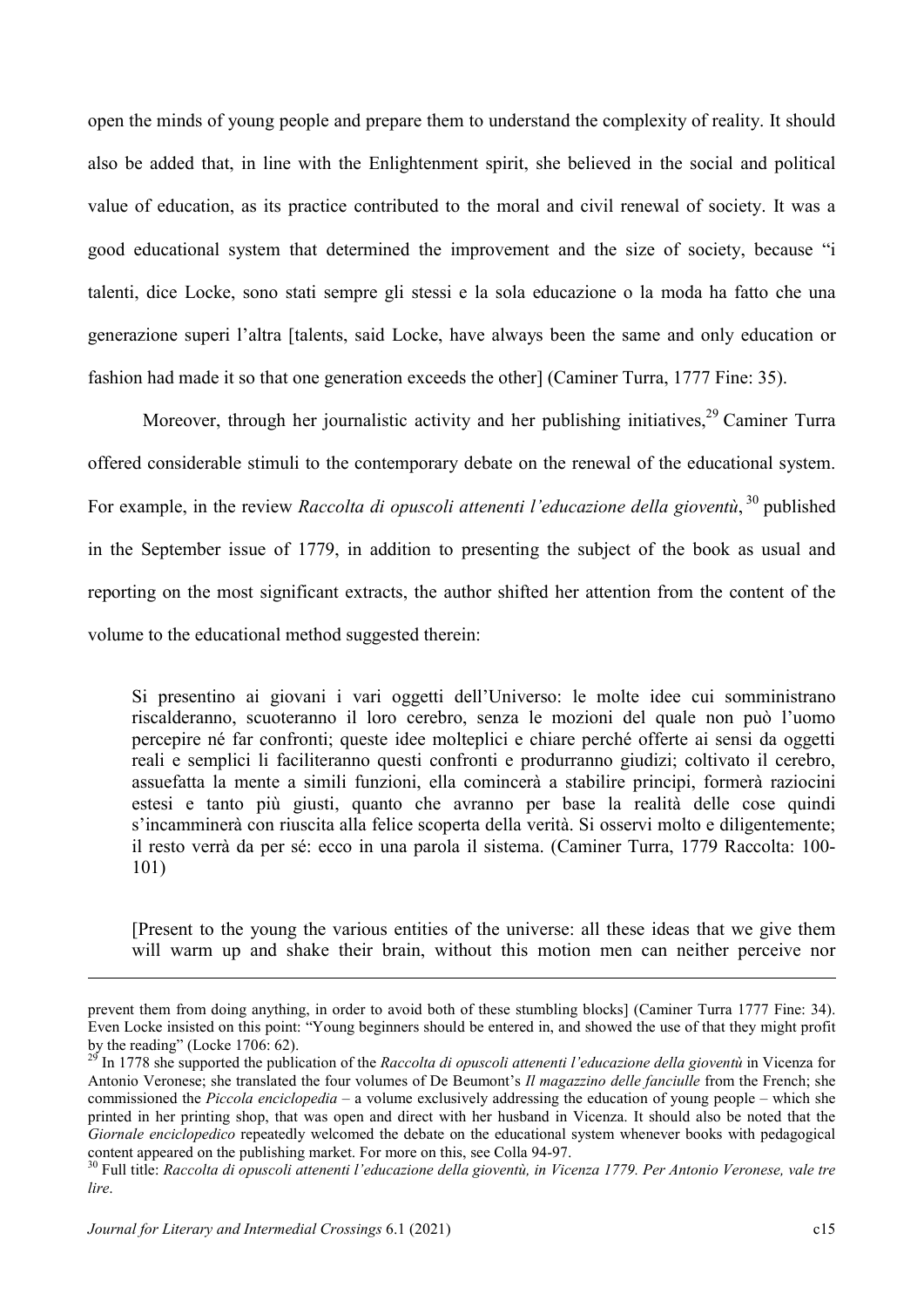compare. These varied and clear ideas, which are given to the senses by real and simple objects, will facilitate these comparisons and produce judgements; once the brain is cultivated and the mind has gotten used to this function, the mind will start to establish principles, it will form extended reasonings, which will be correct, to the extent to which they have as their basis the reality of things. And then, the mind will successfully set off on the happy discovery of truth. Observe frequently and diligently: the rest will come of its own accord: this, in a nutshell, is the system.]

Educators had to provide their students with the appropriate tools for understanding simple ideas

and autonomously develop complex ones, whatever the object of study. Educators also had to insist

on the value of experience (Caminer Turra, 1779 Raccolta: 101) and observation (Caminer Turra,

1779 Raccolta: 102). And all this would be possible only if they used "ragione" [reason] understood

as:

-

facoltà di comprendere, che quasi affilata dall'uso delle cose, penetra nella sostanza delle nozioni, stabilendo se sieno uniformi o no, che non venera, non esamina, che dietro alle tracce della verità scopre e rigetta l'errore e che servì a formar Newton, Bacone, Locke, Franklin, Beccaria. (Caminer Turra, 1779 Raccolta: 100).

[The faculty of understanding, sharpened by the use of things, penetrates the substance of the notions, establishes whether or not they are uniform; it does not worship, it does not examine, it discovers the truth, it rejects error, and it served to train Newton, Bacon, Locke, Franklin, Beccaria.]

Isaac Newton, Francis Bacon, John Locke, Benjamin Franklin, and Cesare Beccaria did indeed contribute to the re-foundation of knowledge, and proposed solutions – different but not antithetical – to the problem of the methods and functions of knowledge. Here, she surely had in mind the Discours préliminaire de l'encyclopédie,  $31$  that had arisen from acute reflections on the experimental method. Jean Le Rond D'Alembert not only took advantage of Lockean analyses of ideas <sup>32</sup> but proposed a genealogy of modern knowledge, suggesting that the first three

 $31$  This was the ideological manifesto of the *Encyclopédie* and "grants that knowledge depends upon and may change according to human cognitive tools, biases, and cultural contexts" (Moscovici 386). Caminer Turra's purpose was the same. I quote from the digital critical edition available at the following link: http://enccre.academiesciences.fr/encyclopedie/section/S01-85e1e524ff91/?p=v1-p29&.

<sup>&</sup>lt;sup>32</sup> "On peut diviser toutes nos connaissances en directes et en réfléchies. Les directes sont celles que nous recevons immédiatement sans aucune opération de notre volonté; qui trouvant ouvertes, si on peut parler ainsi, toutes les portes de notre âme, y entrent sans résistance et sans effort. Les connaissances réfléchies sont celles que l'esprit acquiert en opérant sur les directes, en les unissant et en les combinant" (D'Alembert, Discourse).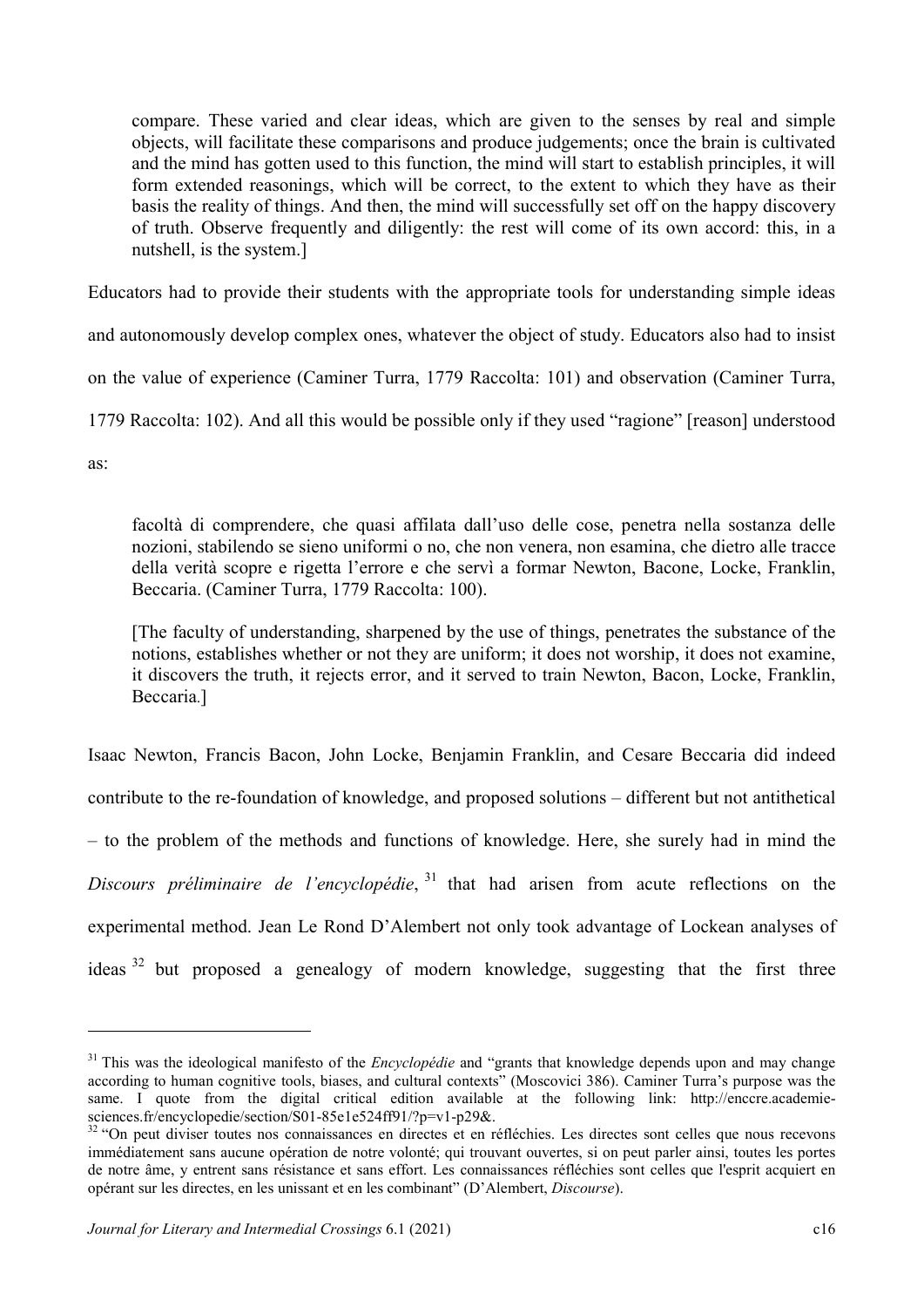aforementioned thinkers contributed the most to the advancement of knowledge (D'Alembert, Discourse); to these three Caminer Turra added two philosophers who adhered to (and contributed to spread of) the teachings of the Encyclopédie, in order to offer the reader a comprehensive picture of the models to come. Therefore, on d'Alembert's invitation, Caminer Turra recommended the use of reason, as conceived by the Enlightenment thinkers: that is, as a faculty capable of probing the bottom of things, free from prejudice, not subservient to any idol, capable of highlighting truth by rejecting falsehood and error; the kind of reason that had guided the most enlightened minds of the century in their efforts towards moral, cultural, and civil renewal.

#### The Modern Deontology of the Journalist

The principles of the European Enlightenment guided Elisabetta Caminer Turra's activity and underlined the purposes of her journal. Indeed, Giornale enciclopedico was often heavily criticised for the innovative themes it embraced, including criticism of ecclesiastical obscurantism, satire on academic pedantry, denunciation of prejudice, and attacks against all sorts of principles of authority. Her cultural activity appeared scandalous and was often the subject of biting criticism, from which she was always ready to defend herself, in both in public<sup>33</sup> and private correspondence (Caminer Turra 2006).

Ludovico Barbieri was one of her most aggressive critics. He wrote a polemical pamphlet, printed anonymously in Venice in 1778, against Caminer Turra's journal, accusing it of spreading irreligion and corrupting good people's customs. The attack was especially aimed at the section (enthusiastically received by the director) Lazzaretto letterario, edited by Clementino Vannetti (Canfora), which satirized the culture of the time with fake reviews of non-existent books. Elisabetta responded to the criticism in an article published in the April 1779 issue, entitled

<sup>&</sup>lt;sup>33</sup> Not infrequently Elisabetta decided to publish letters of reproach on the pages of the *Giornale*, followed by her reply. See Di Giacomo 2002 and Sama.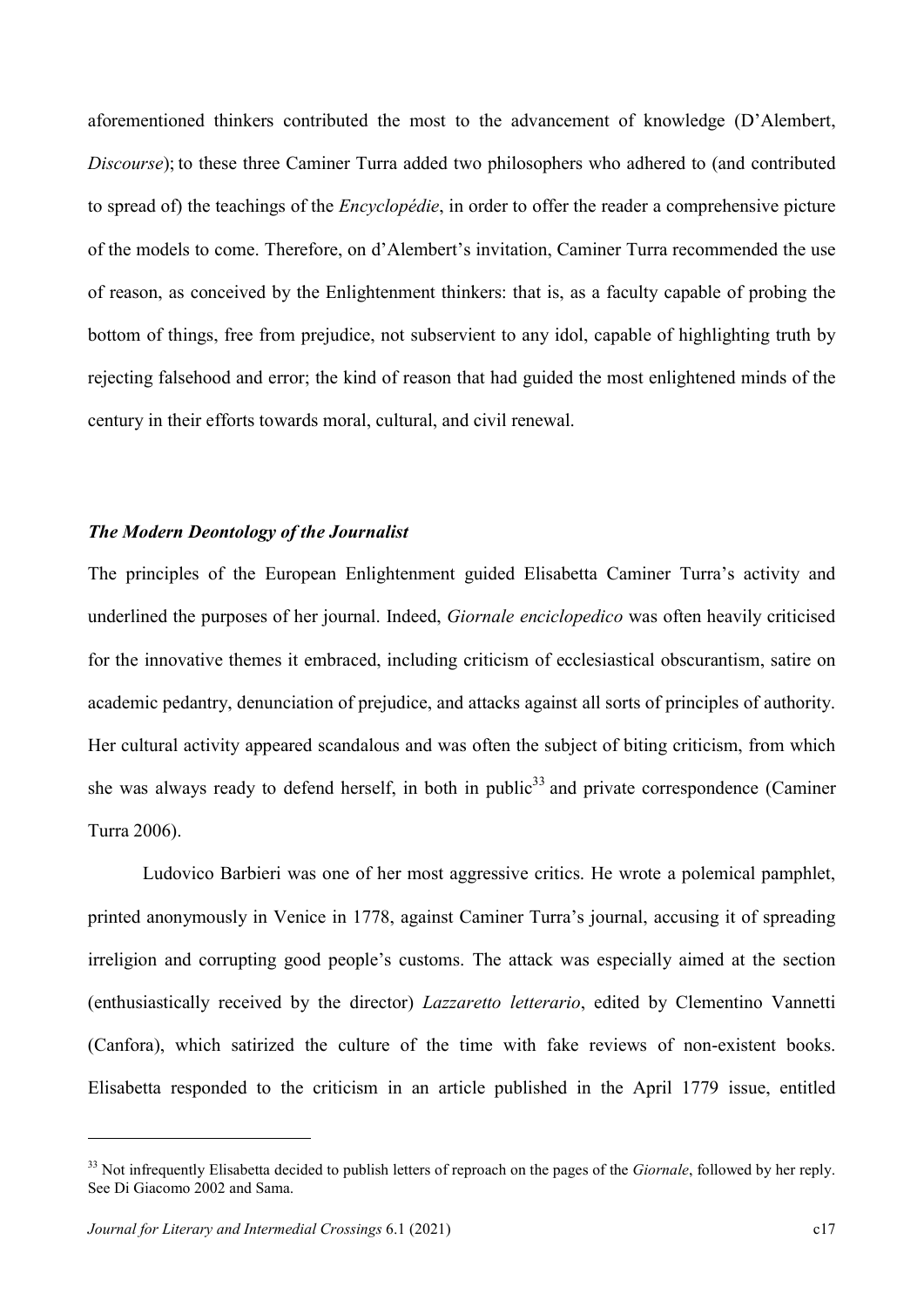Ricerche sommesse intorno ad alcuni dei Riflessi giusti e necessari (che qualcuno oserà forse di non credere né necessari né giusti) sul Giornale enciclopedico, in which she illustrated the critical methodology adopted in her writings and her idea of journalism. The long article was divided in two parts: in the first, Caminer Turra defended her periodical and the journalist profession; in the second, she shared a series of tips useful to anyone who wanted to engage in honest and unprejudiced criticism. The defence was conducted through twenty-nine points, or "argomenti" [topics], in which the author quoted Barbieri's critical statements to prove their inaccuracy, whereby all allegations were rebutted with a series of paradoxes that had a ridiculing effect without causing offense. Caminer Turra's logic showed that the opponent's arguments were replete with fallacies aimed to persuade the readers by deceiving them. For example, she denied the accusations of "irreligione" [irreligion] and dishonesty by recalling the imprimatur that had always been granted her journal (Caminer Turra, 1779 Ricerche: 113); pointing to the detractor's anonymity, she reaffirmed the critical impartiality and personal accountability of journalism (Caminer Turra, 1779 Ricerche: 114); she recognized the intellectual value of the French philosophes (Caminer Turra, 1779 Ricerche: 117), and advocated the intellectual's right to be paid for their work (Caminer Turra, 1779 Ricerche: 119). Her witty irony and plain prose made her response to Barbieri's pedantic and hypocritical piece of criticism into a real pamphlet.<sup>34</sup> With civility and reason – two key values of the république des lettres – Elisabetta underscored the errors of the anonymous detractor, overturned any criticism, revealing his vacuity. In the second part, then, the opponent was invited to write a piece for the paper, and received some useful advice for an honest journalistic practice:

<sup>&</sup>lt;sup>34</sup> The narrative process here used by Caminer Turra recalls d'Alembert's Avertissement des editeurs, published in the opening of the third volume of the *Encyclopédia*. Here, the French philosopher responds to the three types of criticism, received from several fronts: "les critiques purement littéraires", "les imputations odieuses contre nos sentimens & notre personne" and "les critiques quelques personnes à qui nous n'aurons pas rendu justice". D'Alembert also asked his detractors to abandon anonymity: "Nous ne leur demandons qu'une grace, c'est de nous accuser par écrit, & de se nommer".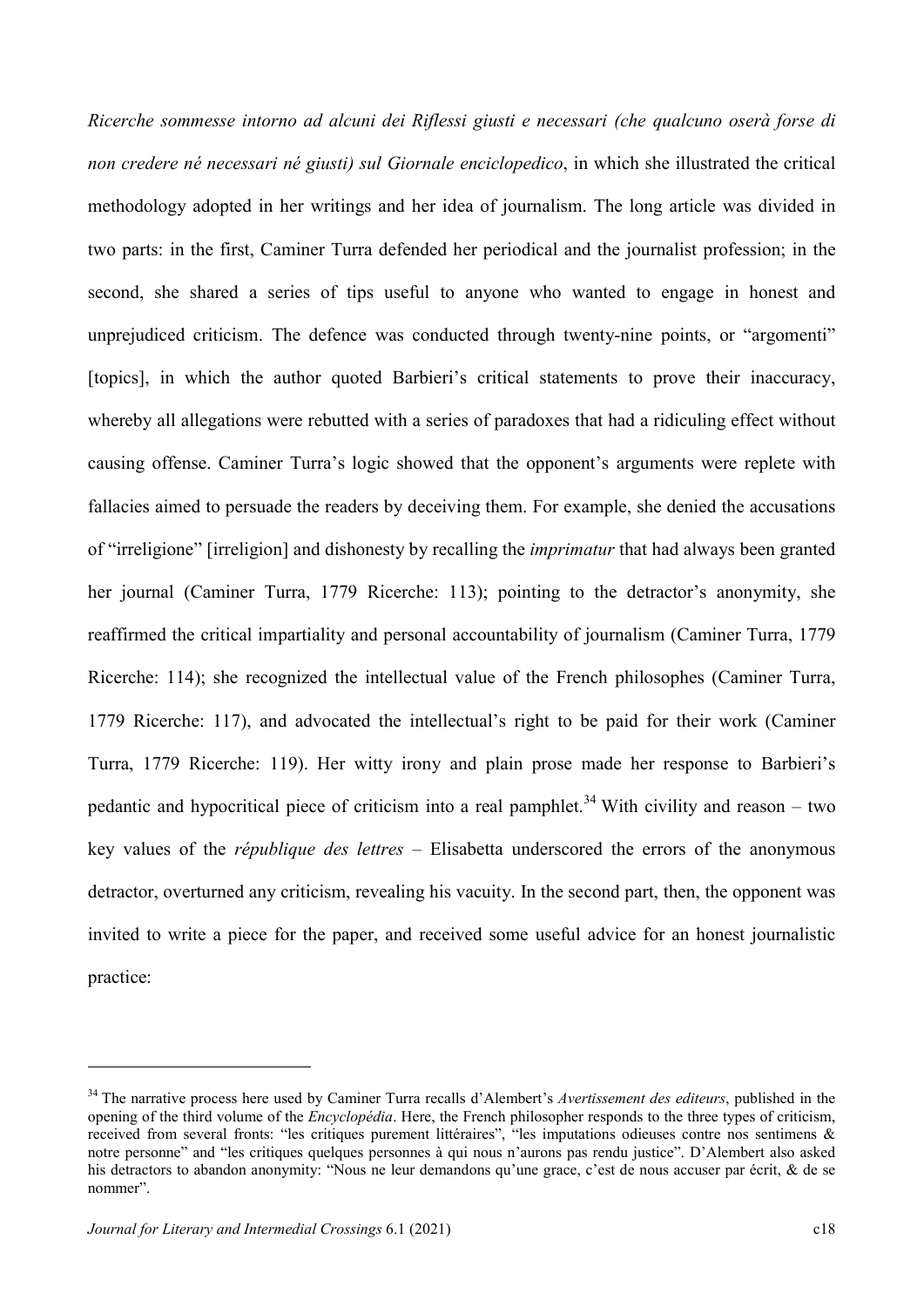Siate saggio e veridico e conseguente; non chiamate gli uomini increduli quando condannano l'incredulità; non vi impegnate in discorsi filosofici quando non siete a caso di dar definizioni, e di ragionare seguitamente. Non aggiungete, non sottraete da quello che si dice. Non incoraggiate la maledicenza e, giacché senza passioni gli uomini non ponno ridursi, compiangeteli, e cercate di istruirli, ma con le buone, se non volete far tutto questo, lasciate stare almeno quelli che sentono differentemente da voi […] Siate buono e cortese […] Non incoraggiate il falso, l'alterezza, l'imbecille pretesa che quanto più è avanzato tanto ottien meno. Lasciate che ognuno disponga del suo come vuole. […] Di quello che non intendete non parlate giammai. Siate modesto, umano, date più esempi che lezioni; e dopo d'aver pensato quindici mesi per far un libercolo di cinque fogli, stampate qualche cosa di più giusto e di più necessario. (Caminer Turra, 1779 Richerche: 129-131)

[You should be wise and truthful and consistent; you do not call those unbelieving who condemn unbelief; you do not engage in philosophical discourse when you are not capable to give definitions, nor to reason afterwards. You don't add, nor subtract from what is said. Do not encourage malice, but pity men without passion and try to instruct them with good humour. And if you don't want to do all this, at least forget those who think differently [...] You should be kind and courteous [...] You do not encourage the false, the arrogant, the imbecile claim that the more advanced you are the less you achieve. Let everyone have their own as they want. […] You never talk about what you don't understand. You should be modest, humane, give more examples than lessons; and print something more *just* and more necessary, since it took you 15 months to write this book (italics in the original, e.d).]

Wisdom, honesty, objectivity, goodness, truth, modesty, and competence were, then, in Caminer

Turra's view, the qualities of good writing, and she took them to be essential, necessary, and fair.

Above all, they represented the writing criteria adopted by the entire editorial staff of the Giornale

### enciclopedico.

Journalists had to take responsibility for their own ideas, to always be honest towards readers, aim towards clarity in writing and – above all – believe in freedom of thought, in the value of intellectual debate, and in respect for others' opinions. Thus, a modern idea of journalism emerged, according to which journalism was not only a means for cultural promotion but also an instrument for militant criticism, serving the double purpose of utility and pleasure, providing an opening to modernity which allowed Elisabetta Caminer Turra to be recognized as one of the most important advocates of Enlightenment principles in the Veneto region – a fertile ground for ideas and cultural exchange (Torcellan 234).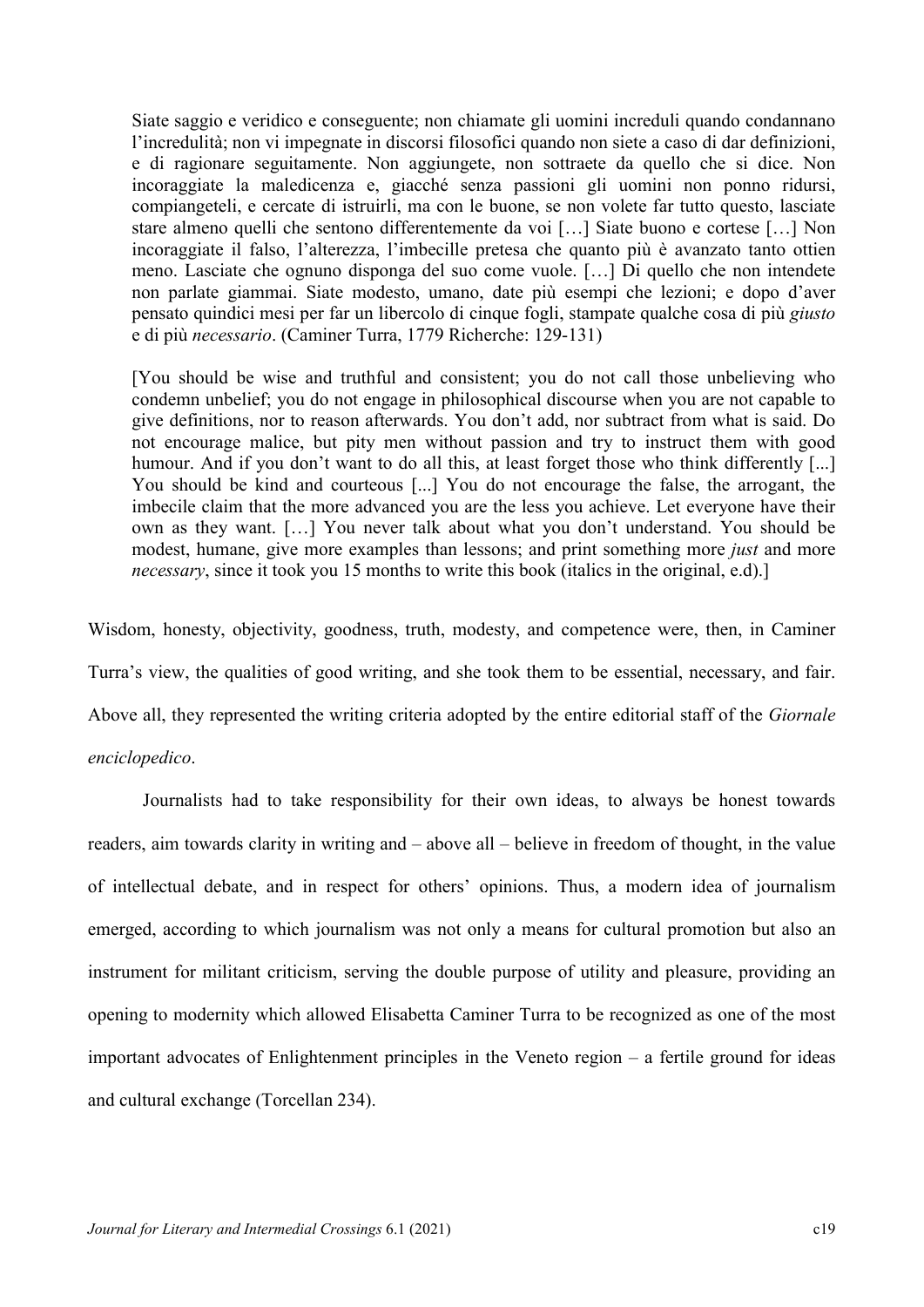### Conclusion

On the pages of Caminer Turra's articles emerged a modern conception of journalism which valued objectivity of information, autonomy, and the ideological freedom of the journalist, who could now be recognized as a real professional figure, and taking an innovative stance towards the contemporary social and cultural context. From the articles analysed in this paper emerges not only a writer capable of capturing all the stimuli offered by her intellectual role-models, but also a woman with very clear ideas about her work and activities. Caminer Turra knew how to put her newspaper to its best use, by promoting a cultural change fostered by the diffusion of the ideas of the Enlightenment. She carried out this operation with wit and modesty. Almost taking her readers by the hand, she helped them to acquire the kind of knowledge her journal promoted. Diderot's encyclopedism, Locke's empiricism and ideas, and the polemic verve of d'Alembert structured her articles. The careful use of sources allowed her to transform Giornale enciclopedico into a container of Enlightenment ideas and an open field onto which to welcome European ideological debates. The modest purpose that d'Alembert ascribed to the Encyclopédie seemed valid also for her activity: "nous ne demandons qu'à être utiles & oubliés; & en tâchant par notre travail de nous procurer le premier de ces avantages, il seroit injuste que nous ne pussions obtenir l'autre" (d'Alembert, Avertissement).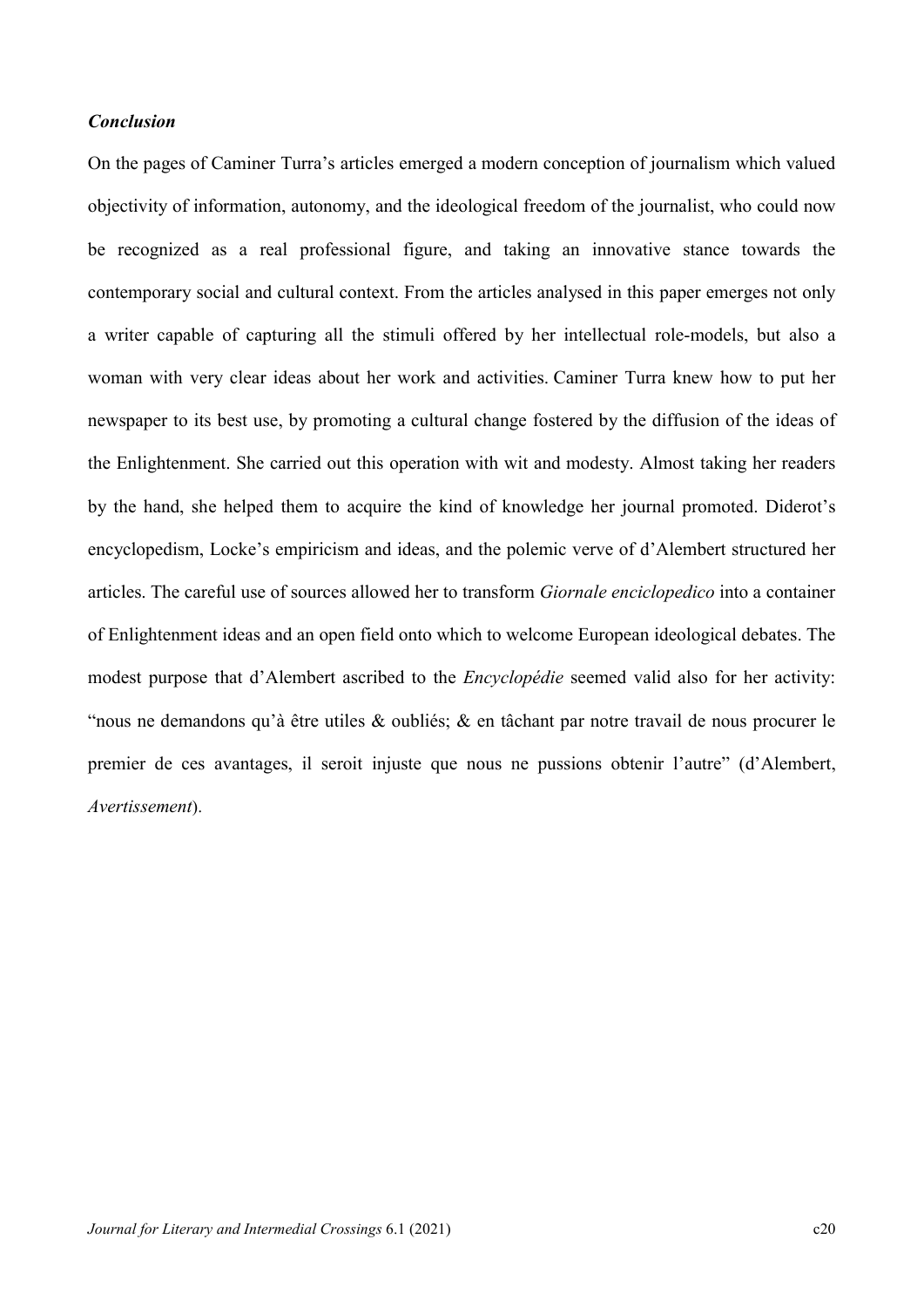#### Works Cited

- Ambrosini, Federica. "Voci e presenze femminili in terra veneta tra XIV e XVIII sec.". Studi Veneziani, vol. L, 2005, pp. 257-266.
- Barbieri, Ludovico. Riflessi giusti e necessari sul Giornale enciclopedico uscito in Vicenza per l'anno 1778, Venezia, presso Pietro Valvasense, 1779.

Berengo, Mario (editor). Giornali veneziani del Settecento, Feltrinelli, 1962.

Caminer, Domenico. "Modello della prefazione". Giornale enciclopedico, January 1774, pp. 1-4.

- Caminer Turra, Elisabetta. "Compendio della storia e della morale dell'antico testamento, con spiegazioni e riflessi. Traduzione dal francese". Giornale enciclopedico, January 1777, pp. 76-80.
- \_\_\_. "L'Avviso pel Giornale enciclopedico". Giornale enciclopedico, February 1777.
- \_\_\_. "Guida dell'intelletto nella Ricerca della Verità". Giornale enciclopedico, May 1777, pp. 3-11.
- . "Proseguimento della guida dell'intelletto di Locke". Giornale enciclopedico, June 1777, pp. 3-10.
- \_\_\_. "Fine della guida dell'intelletto di Locke". Giornale enciclopedico, October 1777, pp. 33-40.
- \_\_\_. "Ricerche sommesse intorno ad alcuni dei Riflessi giusti e necessari (che qualcuno oserà forse di non credere né necessari né giusti) sul Giornale enciclopedico". Giornale enciclopedico, April 1779, pp. 113-132.
- "Raccolta di opuscoli attenenti l'educazione della gioventù". Giornale enciclopedico, September 1779, pp. 97-106.
- . Lettere di Elisabetta Caminer (1751-1796) organizzatrice culturale, edited by Rita Unfer Lukoschik, Think ADV, 2006.
- Canfora, Luciano. "Il lazzaretto letterario". Atti dell'Accademia Rovetana degli agiati, serie VII, vol. VIII, 1998, pp. 69-75.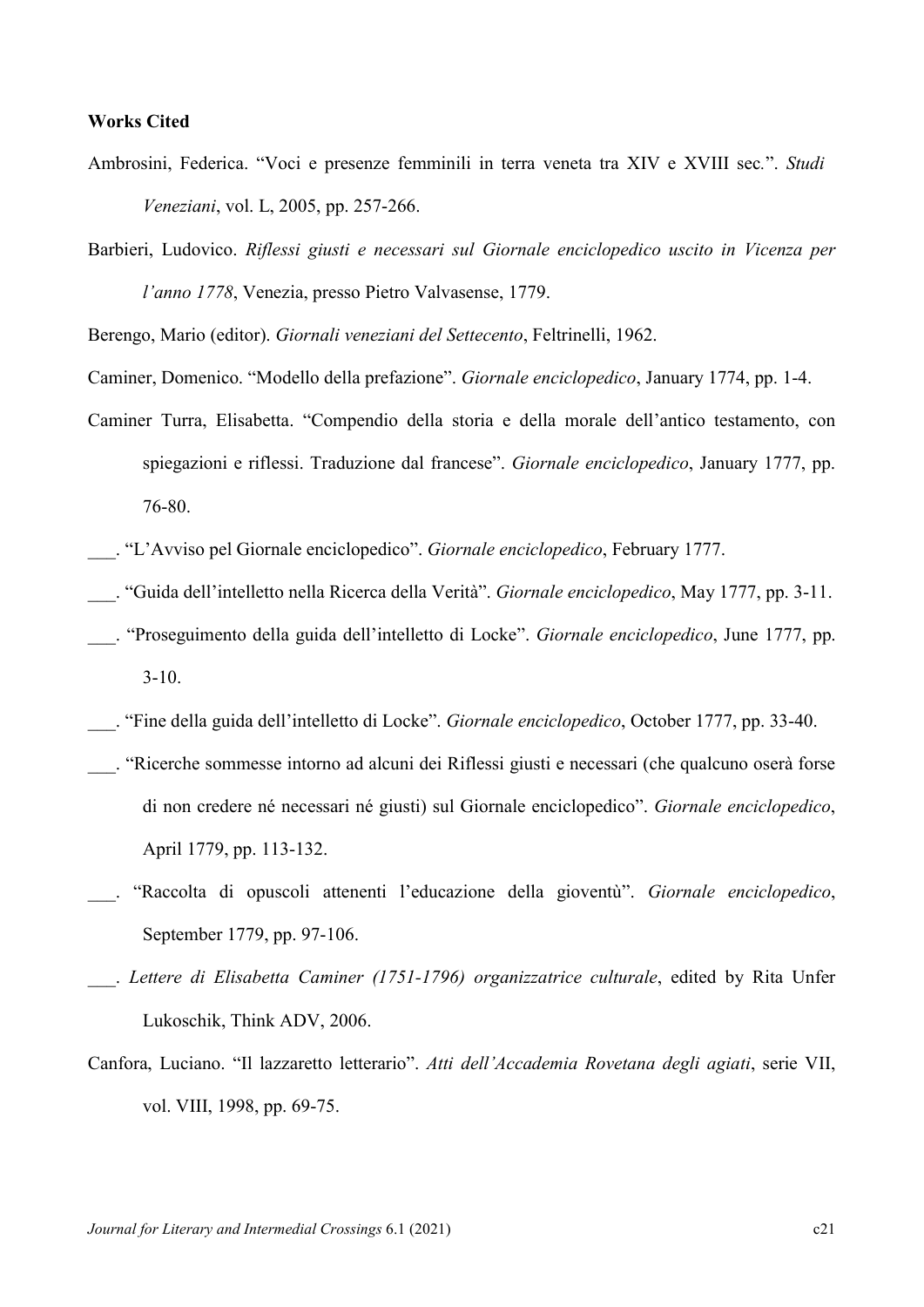Cappelletti, Virginia, "Barbieri, Lodovico". Dizionario Biografico degli Italiani, Roma, Istituto dell'enciclopedia Treccani, vol. VI, 1964, pp. 233-234.

Capra, Carlo. I progressi della ragione. Vita di Pietro Verri, Bologna, Il Mulino, 2002.

- Ciancio, Luca. "Turra, Antonio". Dizionario biografico degli italiani, Roma, Istituto dell'enciclopedia Treccani, vol. XCVII, 2020, ad vocem.
- Colla, Angelo. "Elisabetta Caminer Turra e il giornalismo enciclopedico". Varietà settecentesche. Saggi di cultura veneta tra rivoluzione e restaurazione, Padova, Editoriale Programma, 1992, pp. 83-111.
- Cornoldi Caminer, Gioseffa, De Michelis, Cesare (editor). La donna galante ed erudita: Giornale dedicato al bel sesso, Venezia, Marsilio, 1983.
- De Fonseca Pimentel, Eleonora. Il monitore napoletano, edited by Croce B., Bari, Laterza, 1943.
- . Una donna tra le Muse. La produzione poetica, edited by De Liso D. et alii, Napoli, Loffredo, 1999.
- De Michelis, Cesare. "Caminer, Domenico". Dizionario biografico degli italiani, Roma, Istituto dell'enciclopedica Treccani, vol. XVII, 1975, pp. 234-236.
- De Paolis, Alessandra. "Una letterata veneta tra giornalismo e traduzioni: Elisabetta Caminer Turra". Coluccia Giuseppe, Stasi Beatrice (editors), Traduzioni letterarie e rinnovamento del gusto: dal Neoclassicimo al primo Romanticismo, Lecce, Congedo, vol. II, 2006, pp. 137-148.
- Di Giacomo, Mariagabriella. "Mercanti onorati, fanciulle virtuose, re e regine, Elisabetta Caminer e Carlo Gozzi nel dibattito teatrale del Settecento a Venezia". Italian studies, n. 59, 2004, pp. 65-82.
- \_\_\_ (editor). L'illuminismo e le donne: gli scritti di Elisabetta Caminer: utilità e piacere: ovvero la coscienza di essere letterata, Roma, Università degli studi di Roma La sapienza, Dipartimento di studi filologici linguistici e letterari, 2002.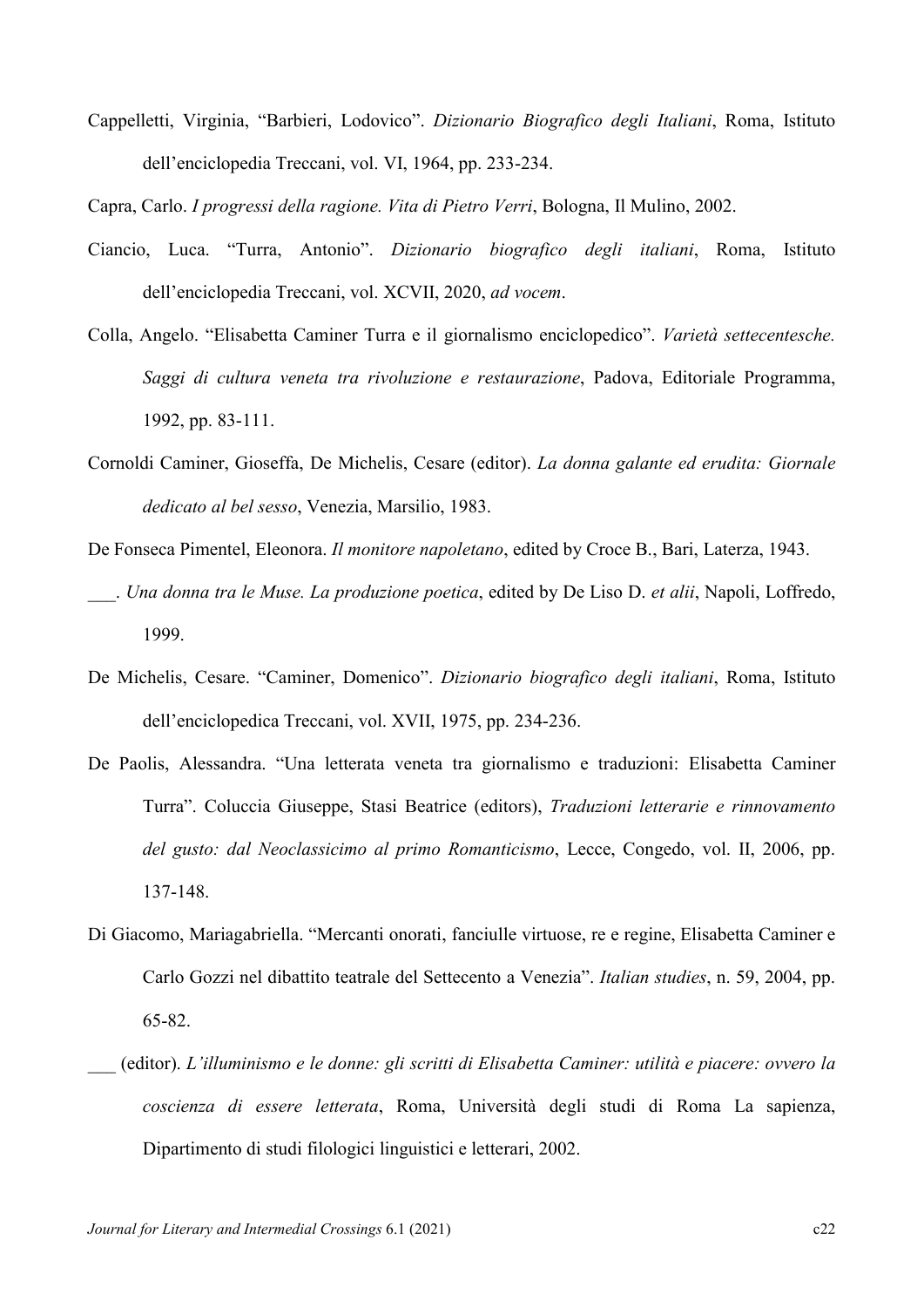- Diaz, Furio. "Introduzione". Studi settecenteschi. L'enciclopedismo in Italia nel XVIII secolo, vol. XVI, 1996, pp. 13-24.
- Fido, Franco. "Bettina in bianco e in nero: ritratti letterari di Elisabetta Caminer". Viaggi in Italia di don Chisciotte e Sancio e altri studi sul Settecento, Firenze, Società editrice fiorentina, 2006, pp. 145-154.
- Formica, Marina. "Mutamenti politici e continuità redazionali: le gazzette della stamperia Chracas". Caffiero, Marina, Monsagrati, Giuseppe (editors). Dall'erudizione alla politica. Giornali, giornalisti ed editori a Roma tra XVII e XX secolo, Milano, Franco Angeli, 1997, pp. 103- 126.
- Francioni, Gianni, Romagnoli, Sergio (editors). «Il Caffè» 1764-1766, Torino, Bollati Boringhieri, 1993
- Giari Sich, Luisa. "Elisabetta Caminer e l'arte di essere una donna intellettuale controcorrente nel secondo Settecento". Collection De L'Ecrit, n. 15, 2016, pp. 173-199.
- Giuliano, Mariella. "Esperienze di scrittura al femmine nell'Italia del Settecento: sondaggi linguistici e stilistici su Elisabetta Caminer Turra e Gioseffa Cornoldi Caminer". Italiano LinguaDue, n. 2, 2019, pp. 697-714.
- Infelise, Mario. "Europa. Una gazzetta manoscritta del '700". Non uno itinere. Studi storici offerti dagli allievi a Federico Seneca, Venezia, stamperia di Venezia, 1993, pp. 221-239.

Italia, Iona. The Rise of Literary Journalism in the Eighteenth Century, New York, Routledge, 2005.

- Kafker, Frank A. "L'influenza dell'Encyclopédie nel XVIII secolo". Studi settecenteschi. L'enciclopedismo in Italia nel XVIII secolo, vol. XVI, 1996, pp. 477-488.
- Leca-Tsiomis, Marie. Écrire l'Encyclopédie: Diderot, de l'usage des dictionnaires à la grammaire philosophique, Voltaire foundation, Oxford, 1999.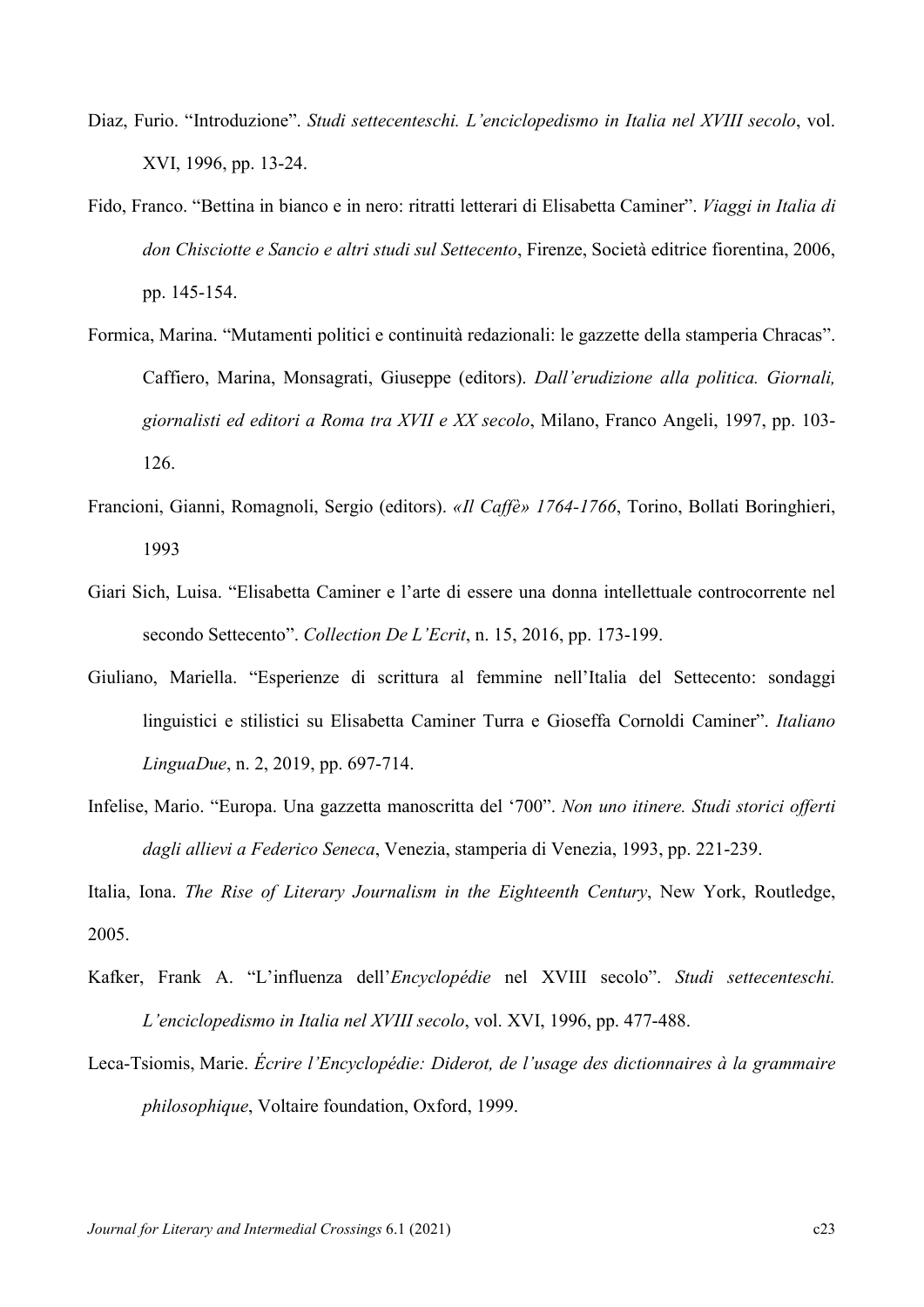- Liuccio, Michaela. Elisabetta Caminer Turra: la prima donna giornalista italiana, Padova, Il poligrafo, 2010.
- Locke, John. "Of the Conduct of the Understanding". Posthumous works of Mr. John Locke, London, J. Churchill, 1706, pp. 3-137

. An essay concerning human understanding. Penguin, London, 1998.

- Morato, Erica. "La stampa di moda dal Settecento all'Unità". Belfanti, Carlo Marco, Giusberti, Fabio (editors). Storia d'Italia. Annali, vol. 19, La Moda, Torino, Einaudi, 2003, pp. 768- 796.
- Moscovici, Claudia. "Beyond the Particular and the Universal: D'Alembert's Discours préliminaire to the Encyclopédie". Eighteenth-Century Studies, vol. 33, no. 3, 2000, pp. 383-400.
- Parmegiani, Sandra. "Textual Mobility in the Eighteenth Century: English Novels and the Venetian Press." Crossways Journal, n° 1, 2017, pp. 1-11.
- Penso, Andrea. "Dalla Francia all'Italia. Sulla ricezione del romanzo inglese nei giornali veneziani di fine Settecento (1773-1797)". Italian Studies, 75:4, 2020, pp. 411-425.
- Piazza, Antonio. I castelli in aria, Bergamo, Locatelli, 1772.
- Piva, Franco. "Gli echi della morte di Voltaire e di Rousseau nel «Giornale Enciclopedico» di Venezia". Aevum, a. 53, fasc. 3, 1979, pp. 498-518.

Pugliese, Giovanna. Indice degli articoli di Elisabetta Caminer Turra, S.n.t, 1994.

- Sama, Catherine M. (editor). Selected Writing of an eighteenth-Century Venetian Woman of Lettres, Chicago, The university press, 2003.
- Strumia, Elisa. "Tra Lumi e Rivoluzione: i giornali per le dotte nell'Italia del Settecento". Franchini, Silvia, Soldani, Simonetta (editors). Donne e giornalismo. Percorsi e presenze di una storia di genere. Milano, Franco Angeli, 2004, pp. 181-210.
- Torcellan, Gianfranco. "Giornalismo e cultura illuministica nel Settecento veneto". Giornale storico della letteratura italiana, CXL, fasc. 430, 1963, pp. 234-253.